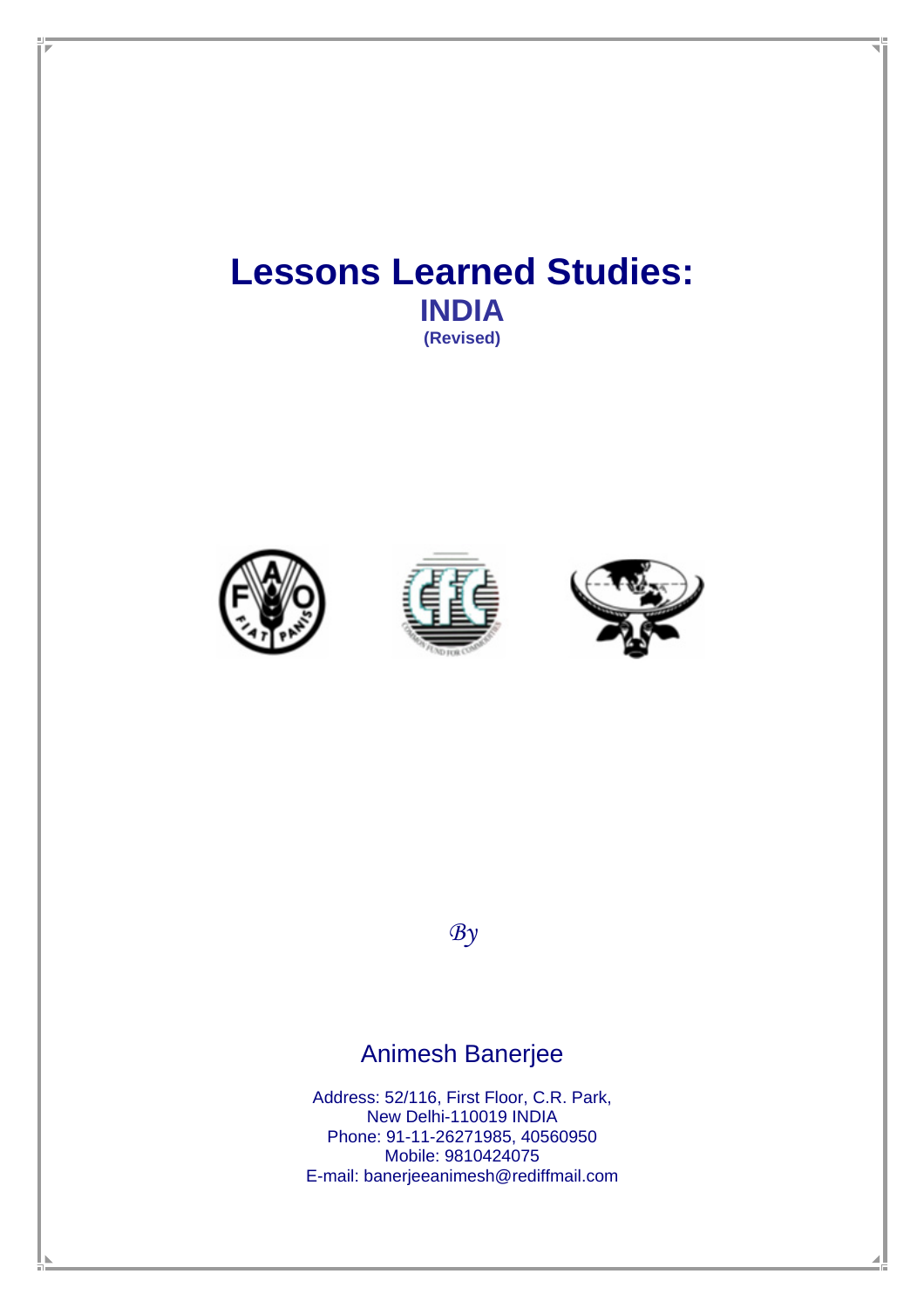

# **Table of Contents**

| Institutional Structure for Milk Production/Processing and Marketing 5 |  |
|------------------------------------------------------------------------|--|
|                                                                        |  |
|                                                                        |  |
|                                                                        |  |
|                                                                        |  |
|                                                                        |  |
|                                                                        |  |
|                                                                        |  |
|                                                                        |  |
|                                                                        |  |
|                                                                        |  |
|                                                                        |  |
|                                                                        |  |
|                                                                        |  |
|                                                                        |  |
|                                                                        |  |
|                                                                        |  |
| List of Selective Publications about the Dairy Development in India25  |  |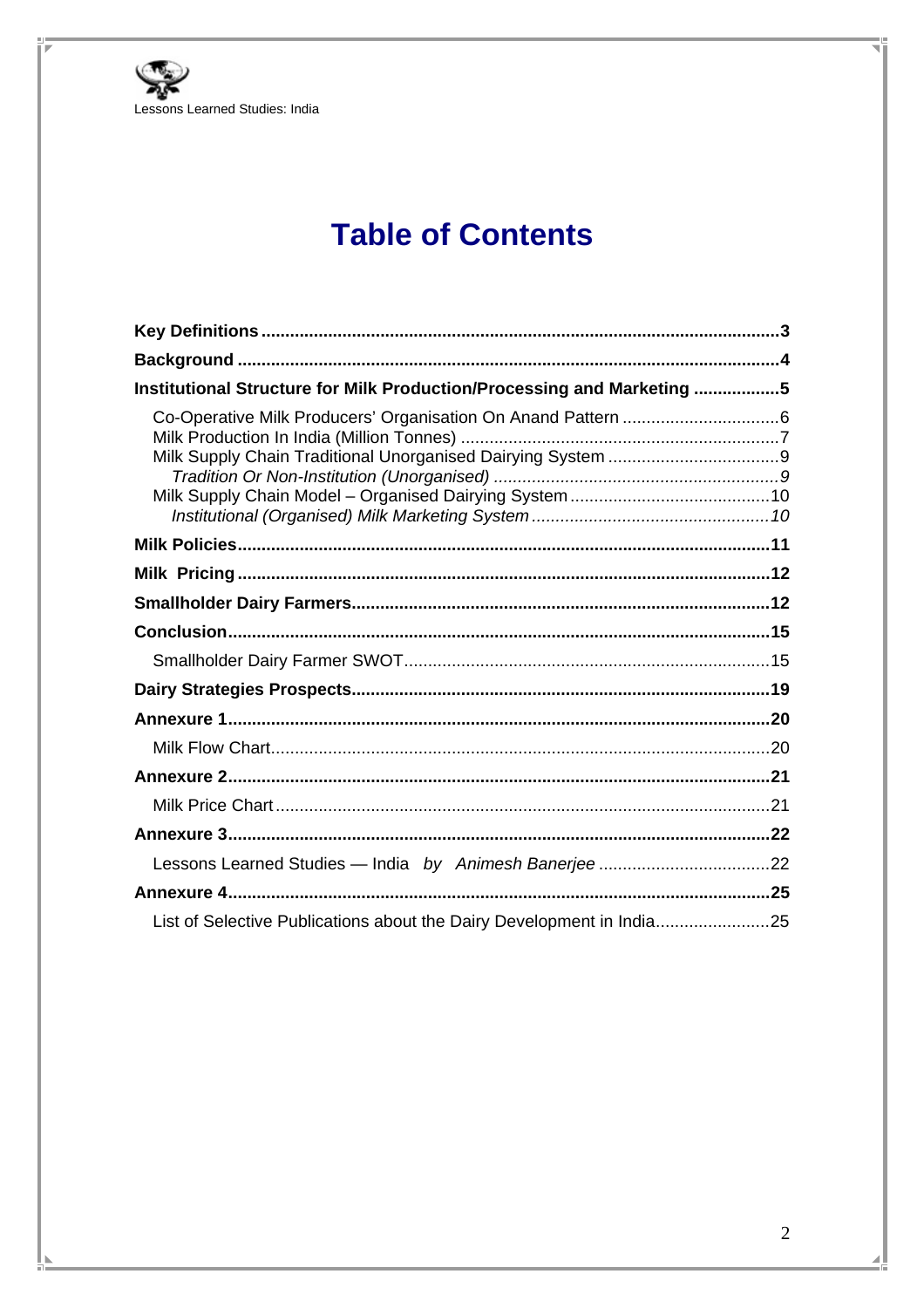

## **Key Definitions**

**Milch Animals:** Dairy Animals like Cattle and Buffalo

**Small Farmers:** Cultivators with a land holding of 2 hectares (5 acres) or less, as defined in the land ceiling legislation of the concerned State/ UT.

**Marginal Farmers:** Cultivators with a land holding of 1 hectare or less (2.5 acres)

**Landless Laborers:** Farm and non-farm laborers and do not have any land holding.

**Anand Model (Anand Pattern):** A vertically integrated cooperative structure involving farmers in managing its affairs.. The concept since developed, in a western Indian city called Anand and with its success, the system became popular known as 'Anand Pattern' of cooperative dairy development. With its continued popularity and replication initially at the state level, followed by at the national level, it became globally known as 'Anand Model' of cooperative dairy development.

**Operation Flood Progarmme (OFP):** A single commodity (milk) programme, using food aid as a tool for socio-economic development. The WFP/EEC provided food aid, the World Bank

extended financial assistance. Besides, FAO/World Bank provided funding/technical/ managerial expertise for the successful implementation of the OFP.

**Milk and Milk Products Order (MMPO):** This order was introduced in 1992, by the Government of India. If any entrepreneur is to establish/operate a dairy business, in India, it has to register under the MMPO.

Cooperative Company: A producers cooperative institution, registered under the companies act which functions similar to any private corporate, with an exception that the voting right of the share holders in the cooperative company does not commensurate with their share holding as in the private corporate.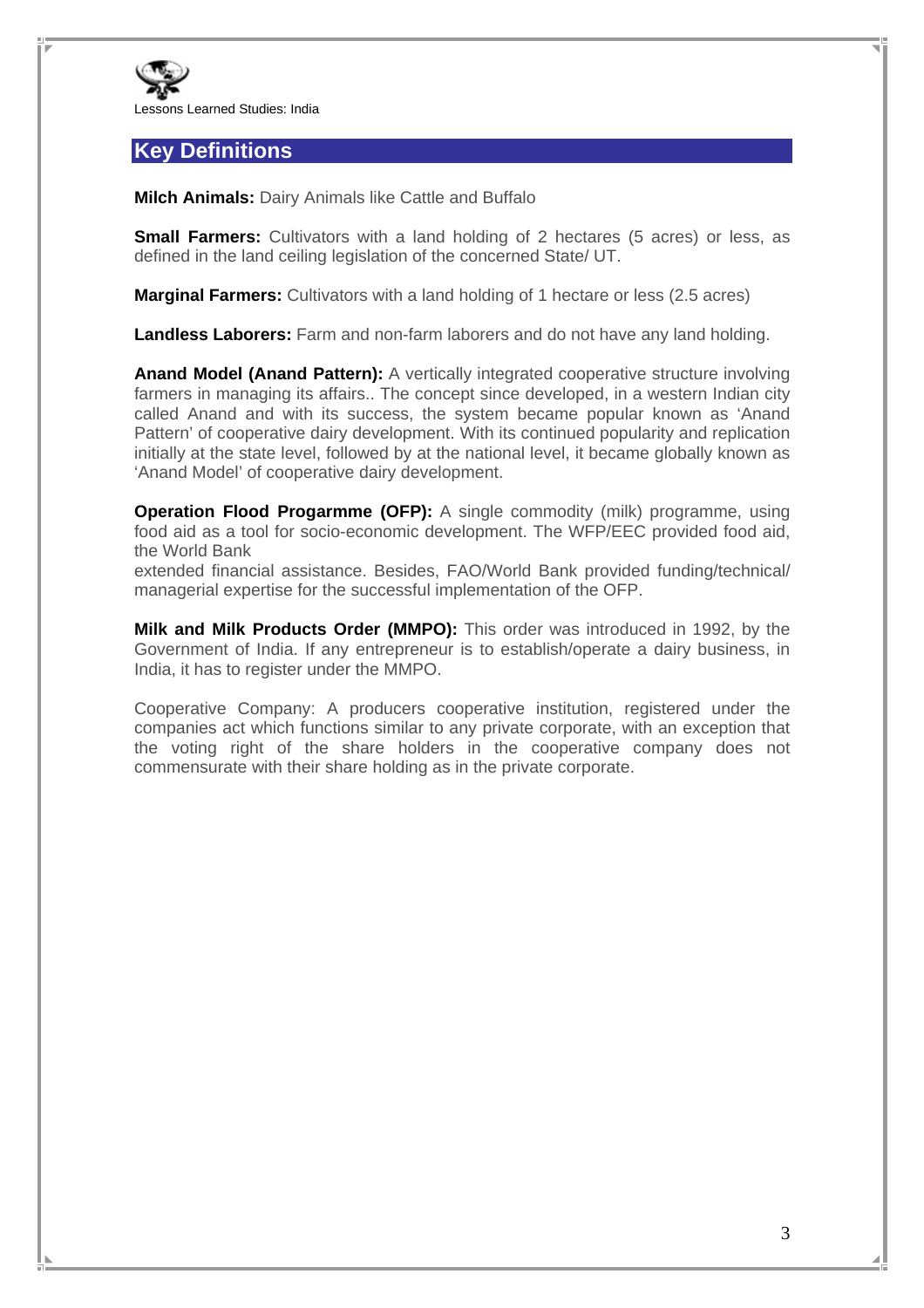

#### **Background**

Dairying in India is as old as the Indian civilization itself. Milch animals like cattle and buffalo are a symbol of purity and motherhood in the Hindu religion and domesticated as an integral part of the Indian social system. Though the practice of milch animal rearing and milking continued over the centuries, no organised efforts were made to exploit its commercial potentials and it continue to remain as a domestic support system to the society.

If the genesis of organised dairying in India is traced, it was rooted only in the early part of 20th Century, during the pre-independent era, with the establishment of military farms, by the British government. They established these farms to ensure supply of milk for their army. Consequent to the establishment of organized dairying, in India, milk procurement from rural areas and its processing and marketing in urban areas continued to be a major problem for the growth of the sector. There was no integration between milk production, processing and marketing.

Being a tropical country, India has varied seasons ranging from extreme cold to very hot. Although, Indian breeds have evolved to withstand the variation of temperatures, decline in milk production during the summer months is a usual feature, affecting the availability of milk. The seasonal variations and regional imbalances in milk production have been the added impediments. One of the greatest weaknesses of the dairy industry has been the quality of milk. The basic reasons are attributable primarily to the lack of hygiene, inadequate sanitation at the production level, since major milk producers are small, marginal and poor, living at the subsistence level.

Prior to establishment of dairy processing facilities in the major cities and creation of a national milk grid, major city milk supply used to be done by the milk dwellers. With the growth of population in the urban areas, consumers had to depend on milk vendors who kept cattle in the urban areas and sold their milk – often door to door. To exploit the urban demand, private milk contractors took away the best milch cattle from the villages and established cattle stables in the cities. They were not only fouling the environment, but also starving the calves to death and slaughtering the milch animals when they went dry, thereby causing an immense genetic setback. As a result several cattle sheds came into existence in different cities, which is popularly known as Khatals, in the country.

This situation has led to an unsatisfactory low-level equilibrium due to which 40-50 per cent of milk being produced, in India, is still, either retained at the producers' level, who are primarily small holders, for their own consumption or surpluses are being channelised through informal supply chains, dominated by middlemen or milk dwellers cum vendors, etc.!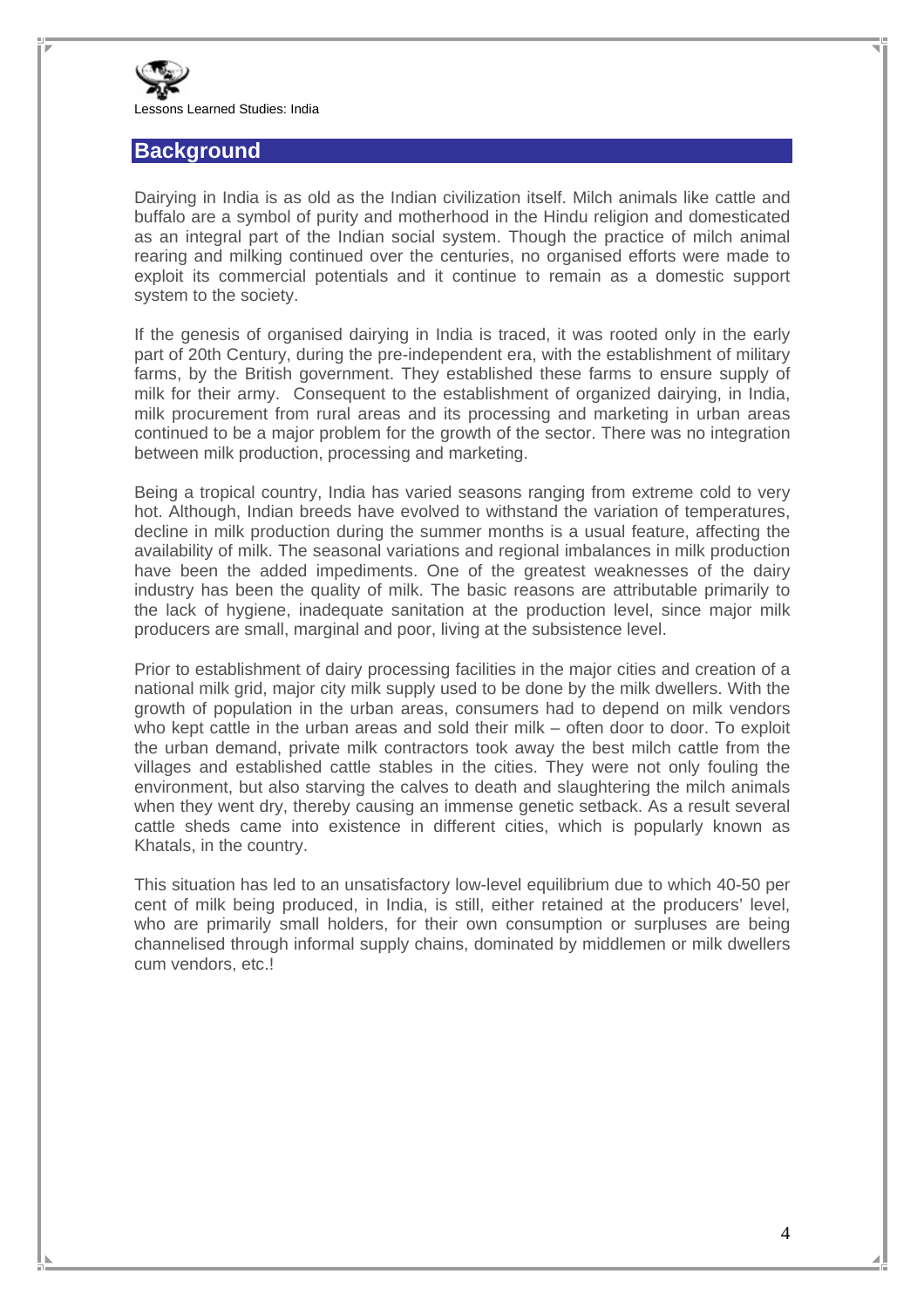

## **Institutional Structure for Milk Production/Processing and Marketing**

The government tried out different strategies to develop organized dairying during the Fifties & Sixties. These schemes were established initially in the metros followed by major cities, in India. Due to lack of vertical integration in the milk supply system, most of those milk schemes used to depend on imported commodities for its sustenance. The country thus became import-dependent to sustain the city milk supplies, as far as the organised dairying was concerned. Commodities such as milk powder, butter fat/oil etc, were imported into India to meet the occasional gaps that occurred between the urban milk demands and supplies. Such dependence on imports was prevalent with the government milk plants, until the white revolution took place in India, consequent to the implementation of the Operation Flood Programme, in 1970.

Though the government's efforts to expand organised dairying, in India, did not meet with requisite success, a vertically integrated cooperative structure involving farmers in managing its affair's, became popular, in western part of India. This movement, though commenced, in 1946, received due acknowledgement, only subsequent to continuous failures of government dairy progammes.

With its popularity, the cooperative movement, which originated in a town called 'Anand' in the state of Gujarat, became known as 'Anand Pattern' of dairy development. Later on with its replication, under the Operation Flood Progamme, it became known as the 'Anand Model' of Cooperative Dairy Developmen!.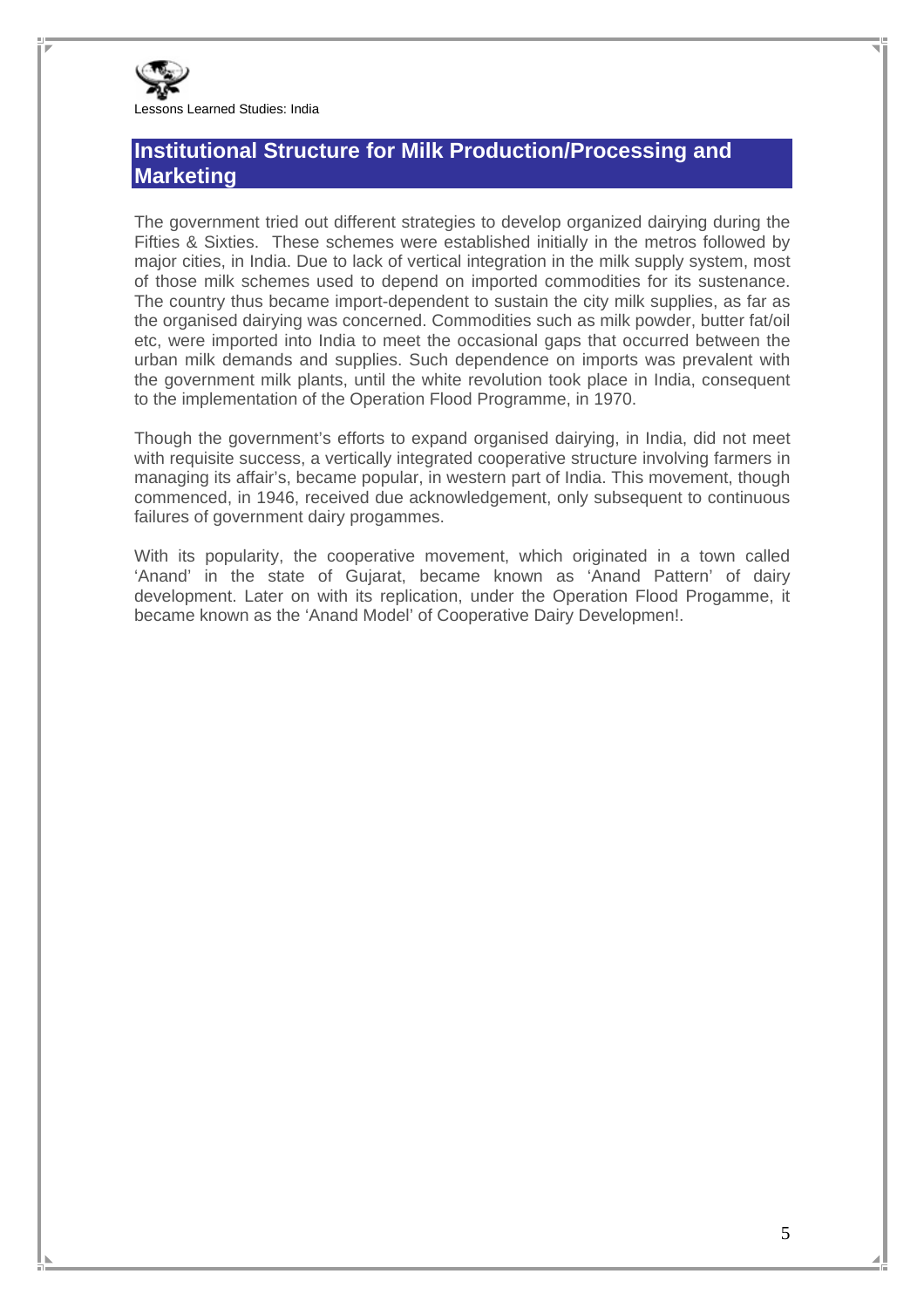

#### **A typical structure of 'Anand Pattern' (Anand Model) is presented, as below:**



#### **Co-Operative Milk Producers' Organisation On Anand Pattern**

6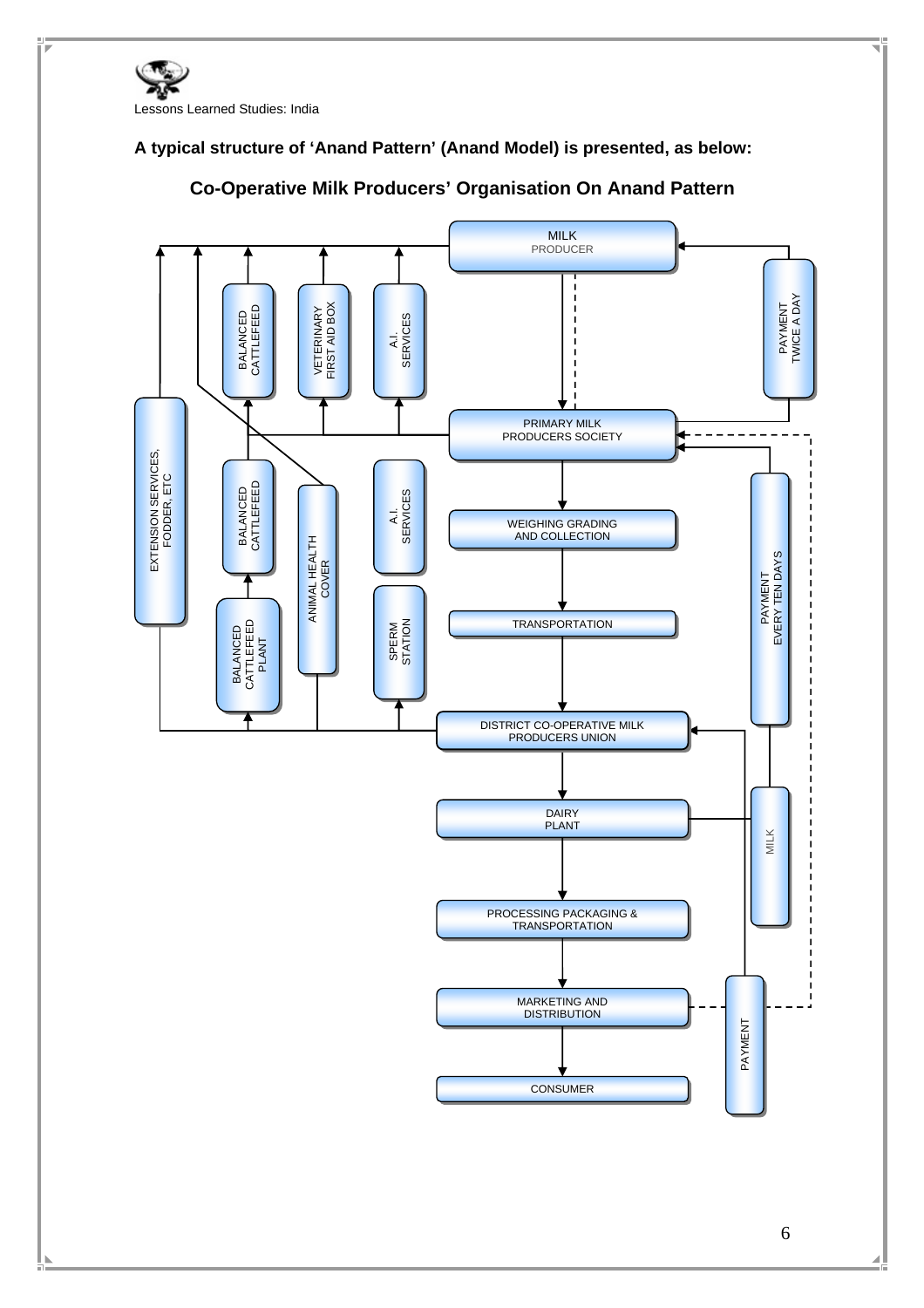

In the Anand Pattern', each village cooperative elects their Executive Committee members and they get federated at the district level by electing their representative as a member of the district level cooperative. With the growth of 'Anand Pattern' district level cooperatives; it was federated into a state level cooperative federation.

Since the 'Anand Pattern', successfully demonstrated how the small holders can be brought into the organised dairying, a programme was evolved to replicate the system, in the different milk potential states, in India, which is known as 'Operation Flood Programme' (OFP). This was a single commodity (milk) programme, using food aid as a tool for socio-economic development. The National Dairy Development Board (NDDB) of India launched this programme in 1970. In this programme, surplus commodities from developed countries were given as aid, which generated additional funds over and above the planned funds of the Govt. of India. The initial donor was the World Food Programme (WFP) and subsequently EEC and World Bank joined the programme. While the EEC provided food aid, the World Bank extended financial assistance. The FAO/World Bank provided technical/managerial expertise. With the success of the OFP, the 'Anand Pattern' became popularly called as the 'Anand Model' of the dairy development.

The OFP during its three phases of implementation between 1970 and 1992 established cooperative institution based on the 'Anand Model', in 183 milk sheds, spread over the different states of India. Processing & marketing infrastructures were created in metro and major cities as well as rural dairies & chilling centers. The programme also covered up-gradation of milch animals, veterinary and health care, provision of balanced nutritional feed, etc. to enhance milk production, etc. in the project area.

The success of OFP has demonstrated how food aid can be used to act as a catalyst to enhance domestic production, if administered with care. This programme ushered in the 'White Revolution', in India. The OFP taught, how the stakeholders, who are primarily small, marginal and landless could become self-reliant.

Consequent to the successful implementation of the OFP the cooperative dairying commanded the milk scenario, in India.



#### **Its visible impact on the milk production is presented below:**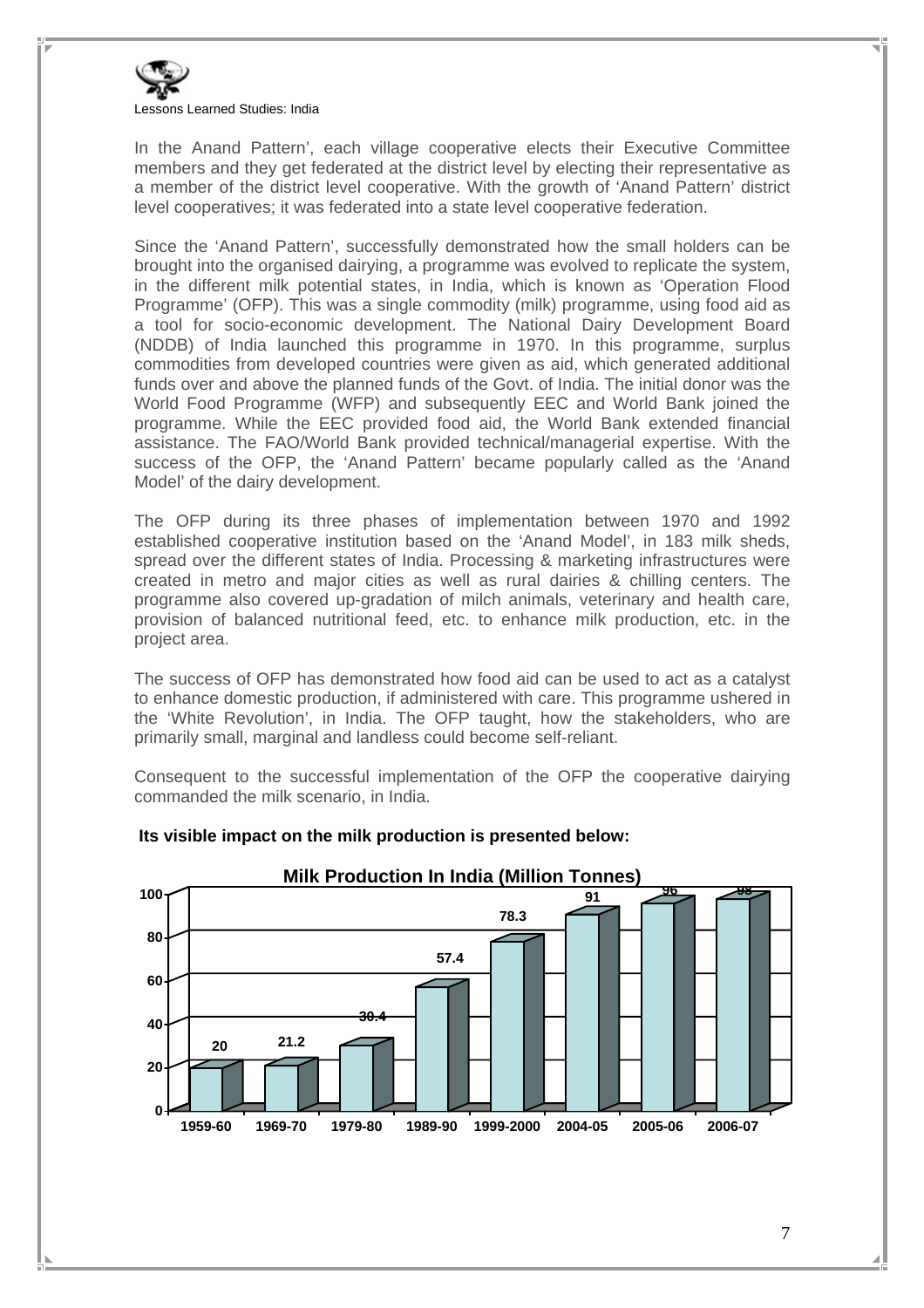

44% of the milk produced in India, is retained in the villages by rural house holds; 19% sold as loose milk in urban areas. The remaining 37 % is handled by the organised sector, out of which 70 % is handled by the cooperative institutions. Subsequent to OFP implementation, the import dependence for the urban milk supply almost came to a halt! And on the contrary, India during Nineties, commenced occasional exports of its surplus commodities, primarily in bulk form around 5 to 10 thousand MT per annum, which touched around 50 thousand MT, during the year 2006-7!

The Government of India, as per its commitment to the World Trade Organisation (WTO), had introduced liberalisation policy, in June 1991, when the Indian dairy industry too was opened for private/foreign investments. However, milk being an essential item, was declared "sensitive". Therefore, while on one hand certain restrictions were removed to enable Private Corporate both Indian and multinational, to invest in the Indian the dairy sector, certain regulatory mechanism was also introduced by the promulgation of a central government order, called Milk & Milk Product Order (MMPO), 1992. One of the conditions of the order was to restrict the new entrepreneurs to enter into the milk sheds which were already reserved for the existing dairy organizations, especially dairy cooperatives, thereby providing a certain level of protection to the cooperative institutions. Thus, the order had initially hindered the growth of Private Corporate, in India. But, in the recent past, the order has been modified by removing the restriction, referred above, which has resulted into sudden expansion of the private sector also!

Consequent to the opening up of the Indian Dairy Sector, the number of processing facilities has taken a quantum jump. At present, there are 678 dairy processing units registered, in India which process around 12-15 per cent the milk produced in India totaling to 26.63 MT/year. Out of the total number of dairy processing units registered under MMPO, 403 are private dairies, processing around 11.83 MT/year, whereas cooperative dairies numbering 212 process 10.36 MT/year. The remaining 63 government plants have the balance-processing capacity of 4.44 MT/year. These dairy plants are registered in the different states of India.

Thus, four types of supply chains have evolved in India; out of which three are institutional, consisting of government, cooperative and private/multinational, termed as the organised dairy sector. The fourth type is known as the 'traditional or unorganized (informal)' sector. The organised dairy sector collects around 12-15 percent of milk produced in the country. The remaining 38-44 percent of the milk production is being handled by the traditional or unorganised sector. The milk production in India is spread around 600 districts and 6.27 lakh villages. It varies from region to region and state to state. Consequently, dairying potential, as stated above is in variance from district to district. Around 350 districts are identified as high or medium potential dairying districts, whereas remaining 250 districts are having low or very low potential.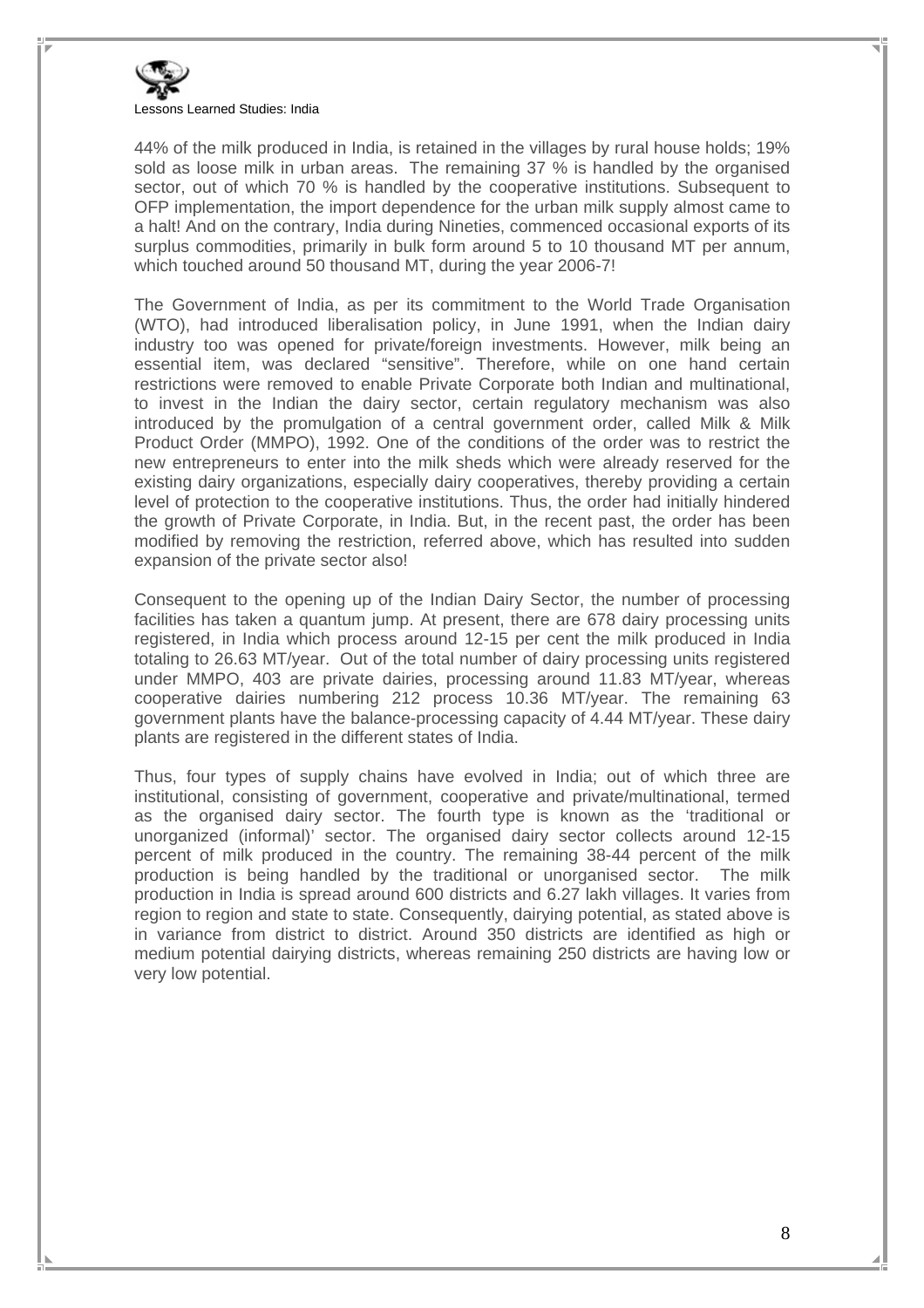



- I. Milk producers supply milk to the consumers directly through the traditional marketing channel or through milkman/contractors.
- II. Milk producers supply milk to the consumers through intermediaries like milkman and/or milk contractors via the traditional marketing channel or directly through indigenous milk product manufacturers.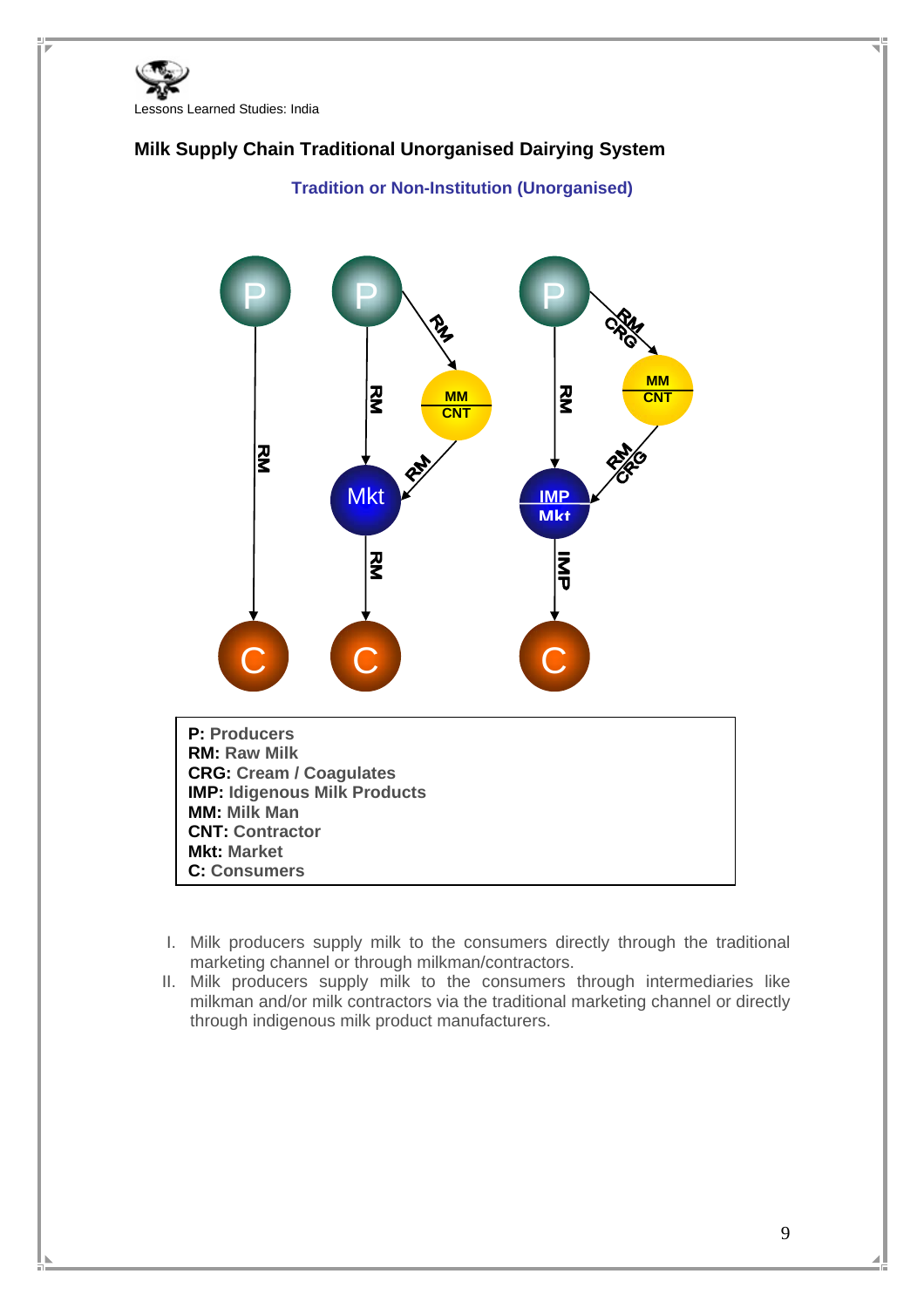





- I. Producers' milk reaches private processors either directly and/or through milkman/milk contractors or through the producers' association. After processing and/or value addition, milk reaches consumers through marketing channel.
- II. Producers' milk reaches government/private processors directly and/or through milkman/contractors or producers' association and also through district milk union/state dairy federation. After processing and/or value addition, it reaches consumers through the marketing channel.
- III. Milk producers supply their milk to village dairy cooperative, which inter alia supplies to district milk union. The milk, after processing and/or value addition in the district milk union, reaches consumers either directly via marketing channel and/or through state dairy federation or national federation via marketing channel. The state dairy federation, for bulk marketing, sometimes operates through the national federation of cooperatives.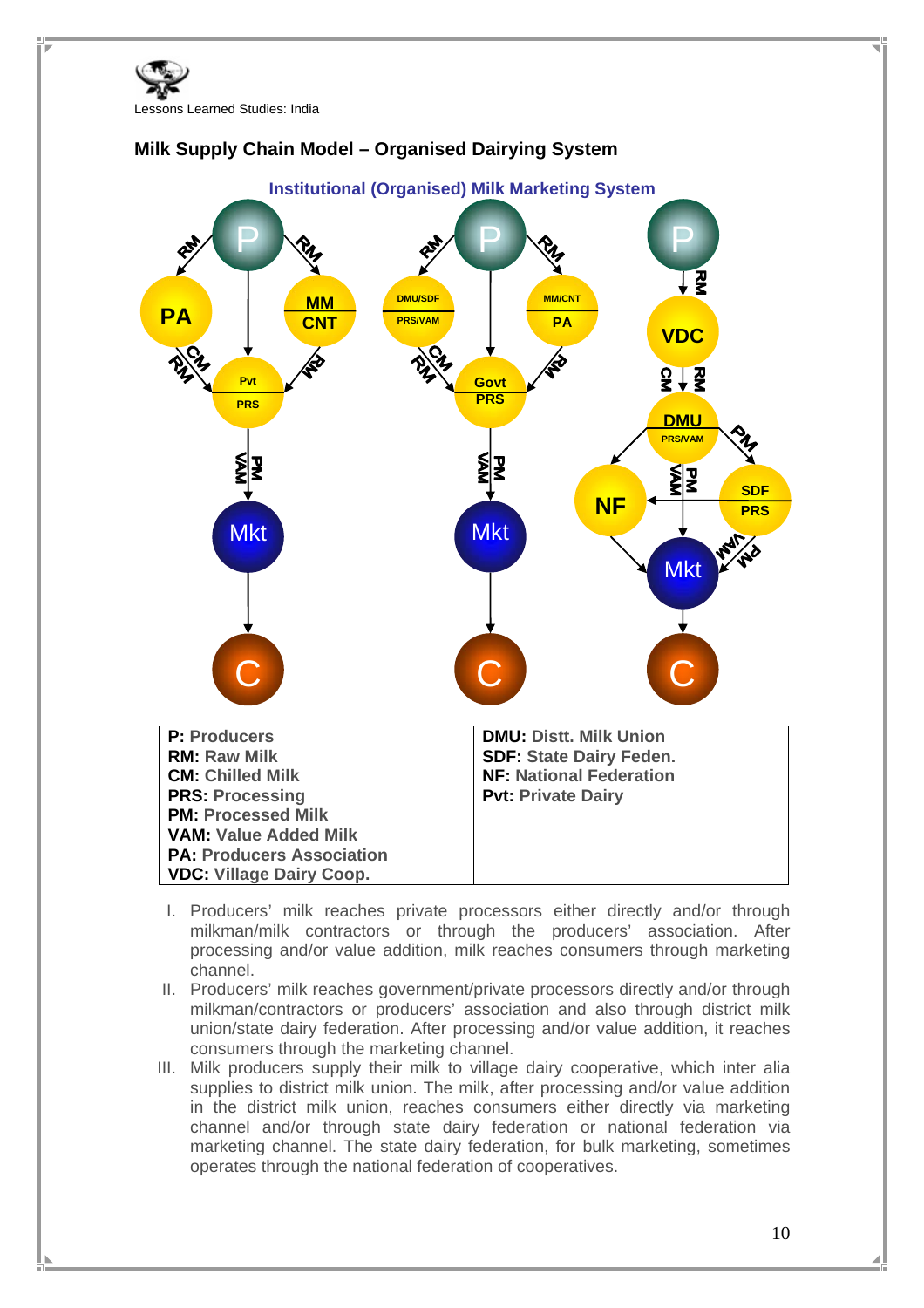

**Note:** In both the above exhibits, the milk volumes as well as the percentages, at the different stage of the level could not be presented since no study at national or state levels is available depicting such figures. Nevertheless, according to a data available, a broad distribution of milk produced in India is presented in Annexure 1. Out of the 98 million tones milk produced, around 44 per cent i.e. 43.12 million tones remain unprocessed, which is being either retained or sold at the rural level. The loose milk sold in the urban and peri-urban areas account for 19 per cent of the production i.e. 18.62 million tones. The processed packed milk, sold in liquid form in urban demand centers is 8 per cent i.e. 7.84 million tones of the total production. Value added milk products, manufactured by the organised sector, consumes 7 per cent of the milk production i.e. 6.86 million tones. The value added milk products, primarily indigenous, manufactured by the unorganised sector are 21.56 million tones, which accounts for 22 per cent of the total milk production in the country.

#### **Milk Policies**

As stated earlier, Indian dairy development policies are primarily formulated by the government, both at the center and state levels. The central government formulates policies, which are being implemented by the States since constitutionally agriculture along with dairy and animal husbandry is the State subject. The Central government formulates policies through the Planning Commission of India. The dairy and animal husbandry programmes were initiated under the Key Village Development programme of the Second Five Year Plan of the Agriculture Ministry, which commenced in 1956. Third Five Year Plan onwards, dairy and animal husbandry were introduced separately as a sub-sector under the Agriculture development programme. The country is at the completion stage of the Tenth Five Year Plan and the Eleventh Plan is scheduled to commence soon.

With the growth of the dairy sector in India, the government created two separate ministries, one is the Ministry of Food Processing Industries (MFPI) and the other is the Department of Animal Husbandry and Dairying (DAHD), in 1991. The MFPI deals with policies concerning milk products such as value addition, whereas the DAHD deals with milk production and processing. Also, there are multi-institutional involvements under the domain of center and state governments. These institutions are either part of the government or financially supported by them. These institutions deal with dairy education and research, dairy development; milk products export promotion, inspection, quality testing, certifications, etc.

Besides, there are apex level organizations like the National Dairy Development Board, National Cooperative Dairy Federation of India, National Cooperative Dairy Corporation, State Dairy Cooperative Federation, etc. These organisations also formulate policies concerning dairy development as well as coordinate with the State and Central governments, to translate the various policies into action. However, these institutions are responsible for cooperative dairy development only.

There are no institutional supports similar to cooperative, provided by the governments, both at the Centre and State, for development of dairying in the private/corporate sectors. Besides, the government is neither funding nor giving any policy support to the unorganised (informal) sector for their sustenance. Nonetheless, both the private corporate and the unorganised (informal) sector do derive lateral benefits of the government policies, time to time initiated towards the overall growth of the country's dairy sector.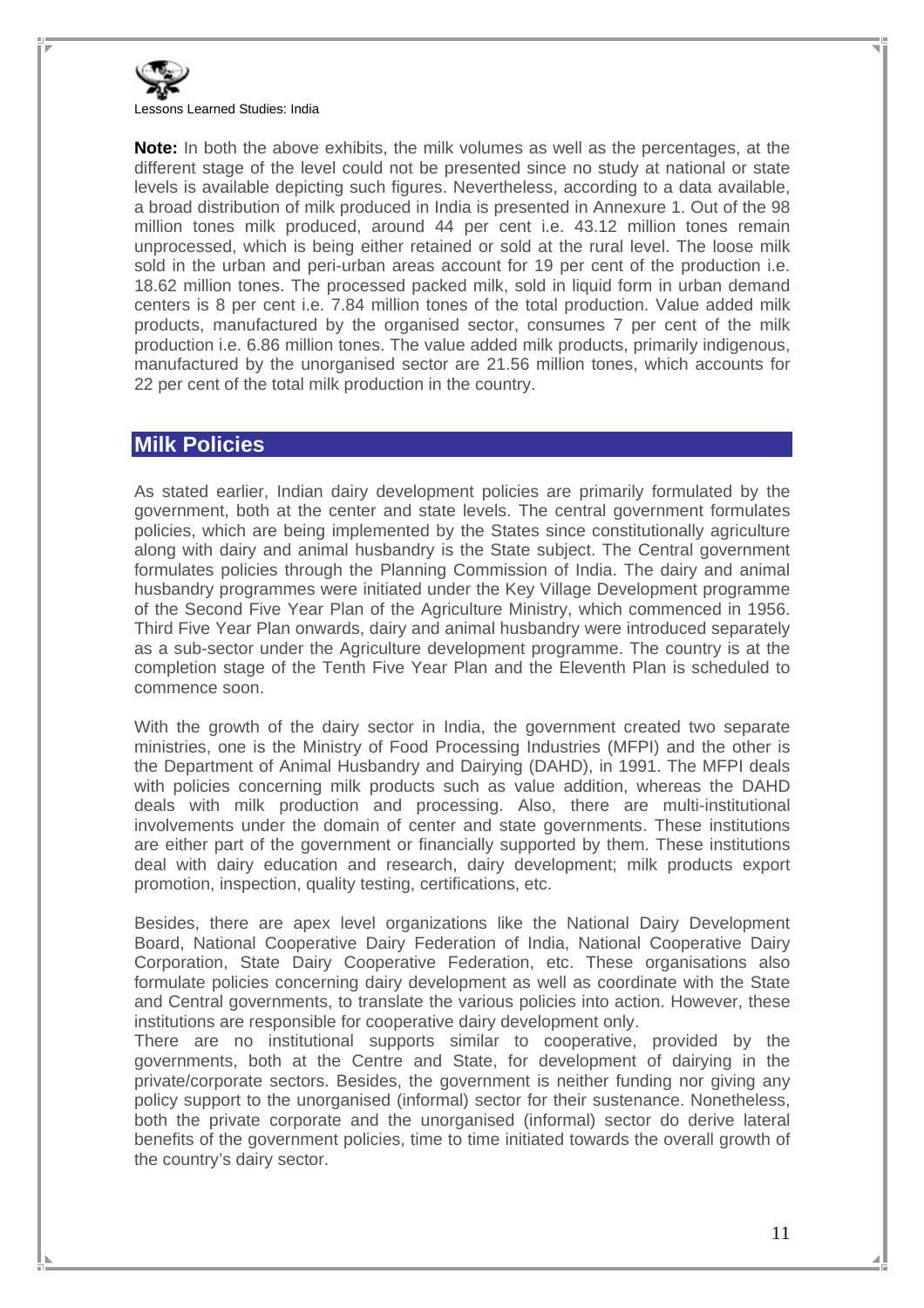

#### **Milk Pricing**

The milk price, both production and selling, varies from region to region and from state to state commensurate with the production pattern and seasonal as well as regional variances in the country. The lean and flush season production ratio varies as high as 30:70. As stated earlier, both the milk farmers & the consumers' price difference are equally high between the milk surplus region/states to the milk deficient region/states in the country. Over and above, demand pulls and pushes of the production do also reflect on the milk pricing of the country. Consequent to the globalisation and opening up of the markets, the international prices have a bearing on the Indian milk prices, both in liquid and conserved forms. In India, ghee, milk powder and especially skimmed milk powder are the major price drivers. For instance, the price of skimmed milk powder recently spiraled by 30-40 per cent, consequent to rise in international prices. This has also reflected in both procurement and selling price of milk and milk products, in India. As referred above, the milk prices in the Eastern and Western regions are higher compared to Northern region, whereas the prices in Southern region are the lowest. The milk prices in the Northern region are closer to Western & Eastern regions.

In view of the above factors and in the absence of authentic data, to draw a milk price chart of a nation like India is rather difficult! However, based on the average milk producers and market prices prevailing in the country, an indicative status, in form of a price chart is prepared in Annexure 2.

#### **Smallholder Dairy Farmers**

Out of the 1.13 billion Indian population, 70 percent live in villages. With reduction in the man-land ratio, cultivable landholding per family is decreasing from one generation to the other. This situation is leading to an ever increasing number of small holding farmers. Besides urban pressure on land, alternate job opportunities and unviable smallholding, there has been simultaneous increase in the number of landless in rural as well as urban India.

India has around 577 million small holders comprising of landless, small and marginal farmers. 350 million (70 million rural households) farmers keep dairy animals. Out of these households, 75 per cent (52 million households) are small, marginal and landless milk producers. The size of the herds vary from 1 - 2 to about 6 - 8. Amongst these 52 million small milk producing households, around 13 million are connected with the dairy cooperative institution, in India.

The 13 million small holder dairy farmers, who are connected with the cooperative institutions, are being socio-economically benefited. They are able to supply milk, twice a day i.e. in morning & evening and get an assured payment based on the quality of the milk supplied, which helps their daily cash flow. As a part of the package benefits provided by the cooperatives to its producer members, these small holders receive services like artificial insemination, veterinary services, feed supply, and assurance of regular payment, bonus, credit facilities and technical inputs, etc.

Other than the individual member benefits, village community as a whole, in certain progressive cooperatives, which have fully adopted the 'Anand Model', are additionally being benefited by having roads, schools, hospitals, etc. built out of the surplus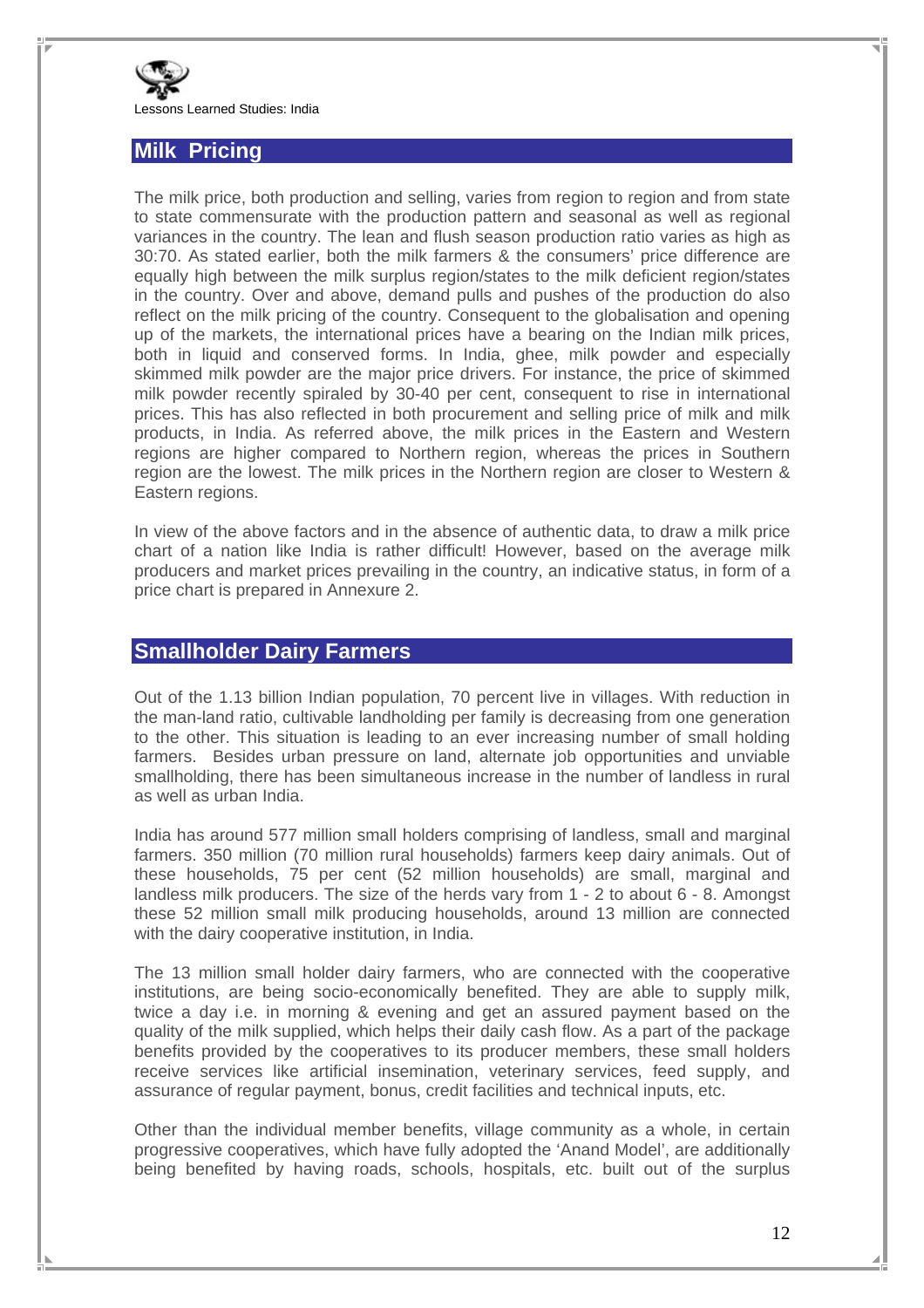

generated by the milk cooperatives. The multifaceted extension programmes, as a part of the benefit package, are also causing social engineering to a religiously diverse, multicultural and highly stratified Indian rural society. Thus, in the 'Anand Model' cooperative institutions, milk is being used as a tool for socioeconomic development.

#### **Challenges facing the small dairy farmers, policy measures and the way ahead:**

The 39 million small dairy households who are not connected with the cooperative institutions, are facing numerous constraints, which include un-remunerative prices, shortage of quality feed and fodder, low genetic potential of dairy animals resulting in low productivity levels, non-availability of institutional finance, unreliable breeding services, poor animal health care facilities, poor extension services, poor rural infrastructure such as roads, assured supply of power. High transaction costs, poor marketing infrastructure, lack of information about price and market, poor knowledge, high delivery costs of specialized vaccines and drugs and exploitation by middlemen are other constraints faced by these farmers. These constraints erode the competitive advantage conferred by low labour cost of Indian small dairy holders.

#### **Policy measures to enable greater participation of small dairy holders would need to include the following:**

Improving public and private infrastructure in rural areas Introduce an effective disease control at an affordable price Enhanced research and development especially low cost technologies Creation of a favourable investment framework Awareness creation and education about product quality, hygiene, and sanitation Refinement and implementation of sanitary and quality standards that can be met by smallholder dairy farmers.

Professionally managed cooperatives like the 'Anand Model' or 'Producers' Cooperative Company' and 'Contract Farming' are some examples of institutional models that can facilitate overcoming market barriers for the small dairy holders. However one of the major issues faced by the cooperatives is state interference in their functioning. At present, the cooperative institutions are registered under the society act of the state government, where the state register is the final authority. This leads to state government's using its machinery to thrive their political interest at the cost of professional interest of the cooperative institutions. For instance, a state minister or civil servant often become chairman or board member of the cooperative institutions and influence in decision making, especially in the areas of employment and commercial activities, etc, leading to unviable institutions. Such state interference has been one of the reasons why cooperative institutions in India have not been able to proliferate as rapidly as cooperatives in the developed countries in Oceana, OECD and EU nations.

Having stated the above, it is important to note that in the recent past, with the opening up of the markets, private corporate/multinationals is coming forward to participate especially in the areas of processing & marketing in the dairy sector. The latest registered list of the dairy plants, as mentioned earlier, clearly testifies it. This emerging situation has created additional market pull in the Indian dairy sector. Thus the role of supply chain is becoming of paramount importance in the dairy sector. While cooperative dominate the supply chain in the organised dairy sector, the middlemen (dudhiyas) & contractors have been the major players still in the unorganized sector.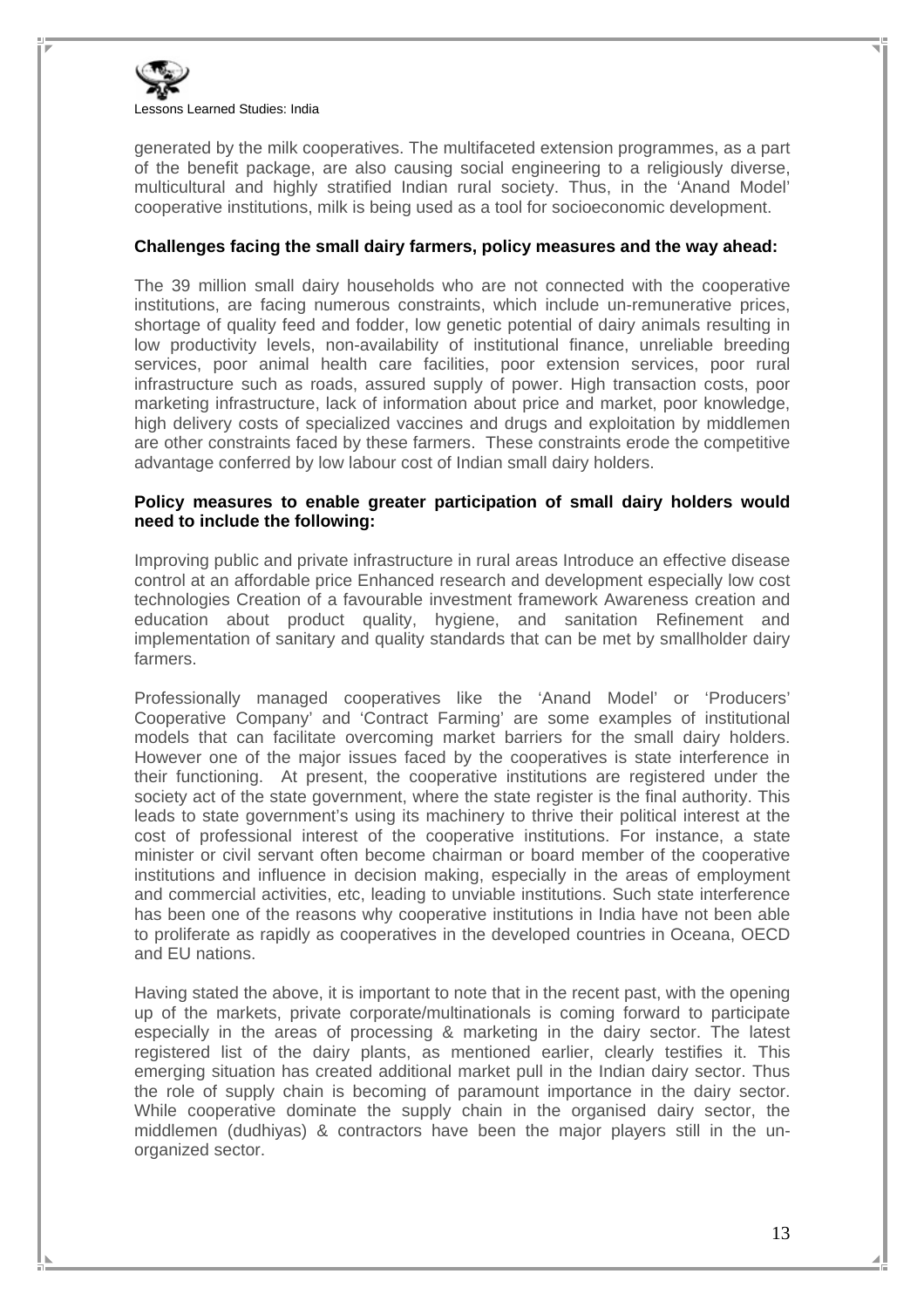

In the prevailing competitive environment, efforts are being made to safe guard the interest of small dairy holders, in India. Other than propagating the 'Anand Model', a new concept of "cooperative company" is being experimented in the organised dairy sector. The "cooperative company" is a new concept that is being introduced recently to remove government control in producer's cooperative. The 'Producer's Cooperative Company', can register under companies act and function similar to any private corporate. However, to maintain the cooperative ethos, the voting right of the share holders in the producers cooperative company does not commensurate with their share holding as in the private corporate. Critics fear that such an attempt may affect the fundamental principles of cooperatives and big producers might dominate over the small holders!

#### **Nonetheless, the concept is at a nascent stage and is under experimentation.**

While the institutional models will vary depending upon the production and market context, the key issue will be governance and ensuring small dairy producer's participation in decision-making. In addition to facilitating market access through collective action at the grassroots level, a number of other measures at the national and international level will be needed to enhance the ability of small dairy producers to compete in the emerging market environment. Some of these are listed below:

Productivity enhancement through promotion and integrated dairy systems.

Better enforcement of environmental regulations. This is because smallholder mixed farming is generally more environment friendly than large-scale livestock production but there is no internalization of environmental costs in the latter. Better enforcement of environmental regulations is therefore likely to help smallholders.

#### **Improved service delivery including promotion of decentralized community driven village delivery of essential dairy services.**

Promotion of women's self-help groups as thrift and savings societies for meeting the credit needs of livestock farmers and for providing them instant cash credit for managing their household livestock enterprises. The organizations of these groups will need to be facilitated with the help of credible local NGOs and will require policy and funding support from national and international development agencies.

Promotion of village based extension mechanisms. Narrowing the knowledge gap is imperative and following measures are necessary:

Support and facilitate the process of informed policy making, therefore, it will be necessary to identify, analyze and address the factors that limit small dairy holder's market access.

Examine the effects of changing level and structure of demand on current marketing chains and responses of producers

Thorough examination of competitiveness including an examination of production structure and scale economies

Examination of value chain from primary product to the final market in order to understand where value can be added for small dairy holders.

Impact analysis of policies such as import duty on processing equipments, HACCP/food safety standards as barriers to smallholders, collective action legislation such as cooperative and contact laws.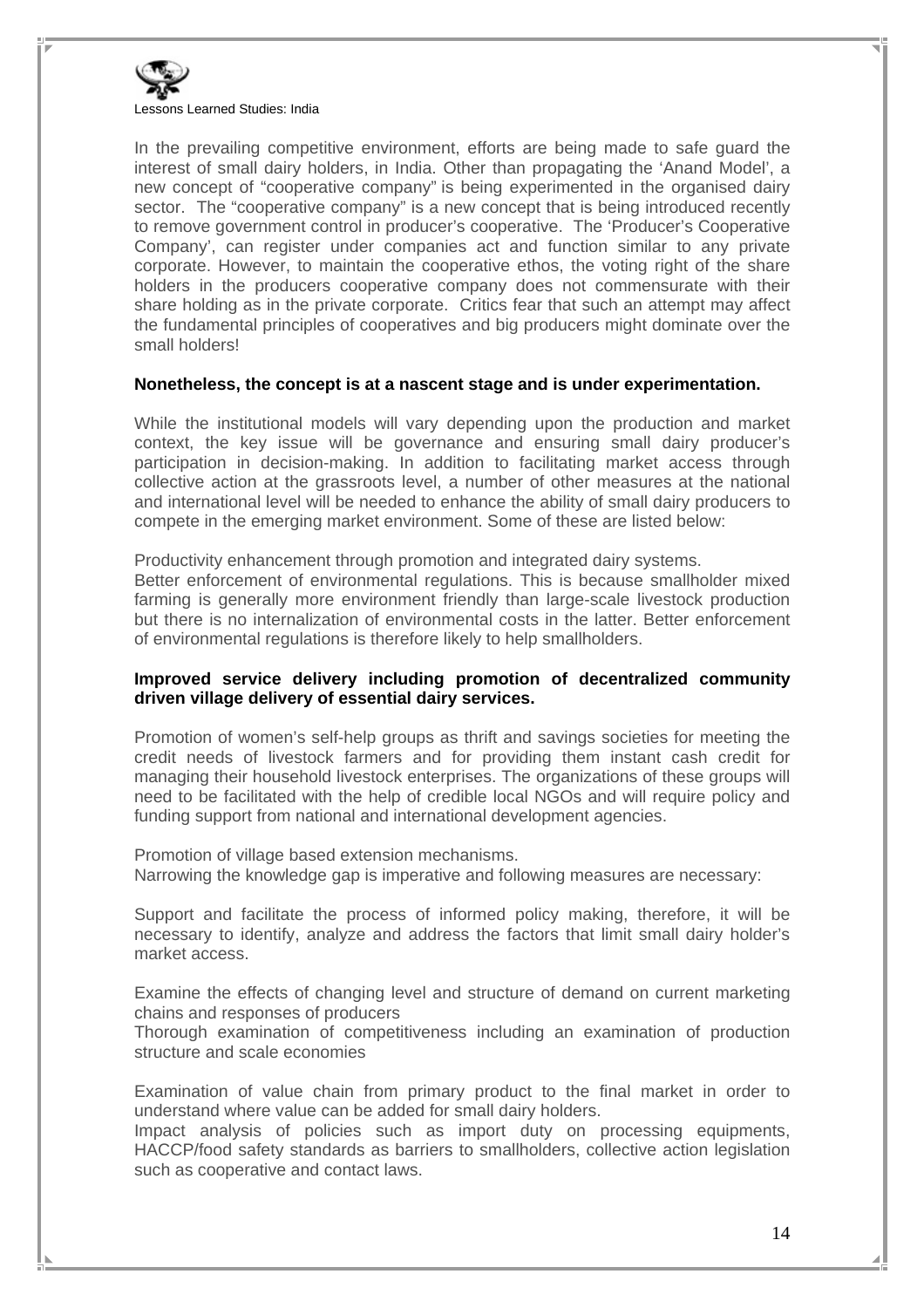

Production impact of tariffs on inputs and competing production Distributional impacts of policies on credit services, health services, breeding services and so on.

### **Conclusion**

While drawing conclusions, it has been attempted to summarise the Indian dairy scenario at the macro-, meso- and micro-levels, focusing its impact on the small dairy holders in the SWOT analysis presented below:

| <b>Strengths</b>                                                                                                                                                                                                                                                                                                                                                                                                                                                                                                                                                                    | $1$ annon virvi<br><b>How to Build on Them</b>                                                                                                                                                                                                                                                                                                                                                                                                                                                                                                                                                                                                                                                                                                                                                                                      |
|-------------------------------------------------------------------------------------------------------------------------------------------------------------------------------------------------------------------------------------------------------------------------------------------------------------------------------------------------------------------------------------------------------------------------------------------------------------------------------------------------------------------------------------------------------------------------------------|-------------------------------------------------------------------------------------------------------------------------------------------------------------------------------------------------------------------------------------------------------------------------------------------------------------------------------------------------------------------------------------------------------------------------------------------------------------------------------------------------------------------------------------------------------------------------------------------------------------------------------------------------------------------------------------------------------------------------------------------------------------------------------------------------------------------------------------|
| <b>Milk Production System</b>                                                                                                                                                                                                                                                                                                                                                                                                                                                                                                                                                       | <b>Milk Production System</b>                                                                                                                                                                                                                                                                                                                                                                                                                                                                                                                                                                                                                                                                                                                                                                                                       |
| Largest bovine population - 75% is being<br>held by small dairy farmers; buffalo is an<br>added advantage<br>Highest milk producer in the world<br>Milk production is a subsystem of<br>agriculture, based on crop residue and<br>labour driven<br>Milk production is low cost, energy<br>efficient & environment friendly<br>Temperate weather facilitating low cost<br>indigenous breeding and rearing<br>Small dairy holders milk production is<br>integrated to mix farming system<br>Small holder dairying (2-8 animals) is<br>easily manageable by utilizing family<br>labour | Small dairy holders' milk production<br>needs to be gradually enhanced, on an<br>incremental basis, by exposing them to<br>training and extension activities on better<br>husbandry, breeding practices, etc.<br>Optimise genetic potential of the existing<br>herds.<br>Low cost, energy efficient and<br>environmental friendly small holders' milk<br>production should be kept in view while<br>encouraging incremental milk production.<br>Capital intensive, technology-driven<br>production coupled with genetic<br>upgradation as being practiced in the<br>developed world, should be introduced to<br>achieve higher productivity and improve<br>quality. However, the small dairy holders<br>should go for once their herd's sizes are<br>suitable for it as well as they is exposed to<br>deal with newer technologies. |
| Small holders deploy low cost traditional<br>animal husbandry practices                                                                                                                                                                                                                                                                                                                                                                                                                                                                                                             |                                                                                                                                                                                                                                                                                                                                                                                                                                                                                                                                                                                                                                                                                                                                                                                                                                     |
| <b>Milk Procurement/Supply System</b>                                                                                                                                                                                                                                                                                                                                                                                                                                                                                                                                               | <b>Milk Procurement/Supply System</b>                                                                                                                                                                                                                                                                                                                                                                                                                                                                                                                                                                                                                                                                                                                                                                                               |
| National milk grid, established under the<br>OFP, is a national network which provides<br>access for the small dairy holders'<br>widespread milk production system to the<br>metro/major cities, in the country<br>Availability of multi-supply chains as<br>exhibited in the milk flow chart is added<br>strength.                                                                                                                                                                                                                                                                 | A greater policy thrust is needed to<br>expand the supply chains. This includes<br>expansion of the national milk grid to the<br>length and breadth of the nation. These<br>efforts would help those small holders,<br>who have still not been able to either<br>market their surpluses or depending on<br>the unorganised (informal) sector.                                                                                                                                                                                                                                                                                                                                                                                                                                                                                       |
| <b>Milk Processing and Value Addition</b>                                                                                                                                                                                                                                                                                                                                                                                                                                                                                                                                           | <b>Milk Processing and Value Addition</b>                                                                                                                                                                                                                                                                                                                                                                                                                                                                                                                                                                                                                                                                                                                                                                                           |
| Large numbers of modern processing                                                                                                                                                                                                                                                                                                                                                                                                                                                                                                                                                  | Continuous up-gradation of home grown                                                                                                                                                                                                                                                                                                                                                                                                                                                                                                                                                                                                                                                                                                                                                                                               |

#### **Smallholder Dairy Farmer SWOT**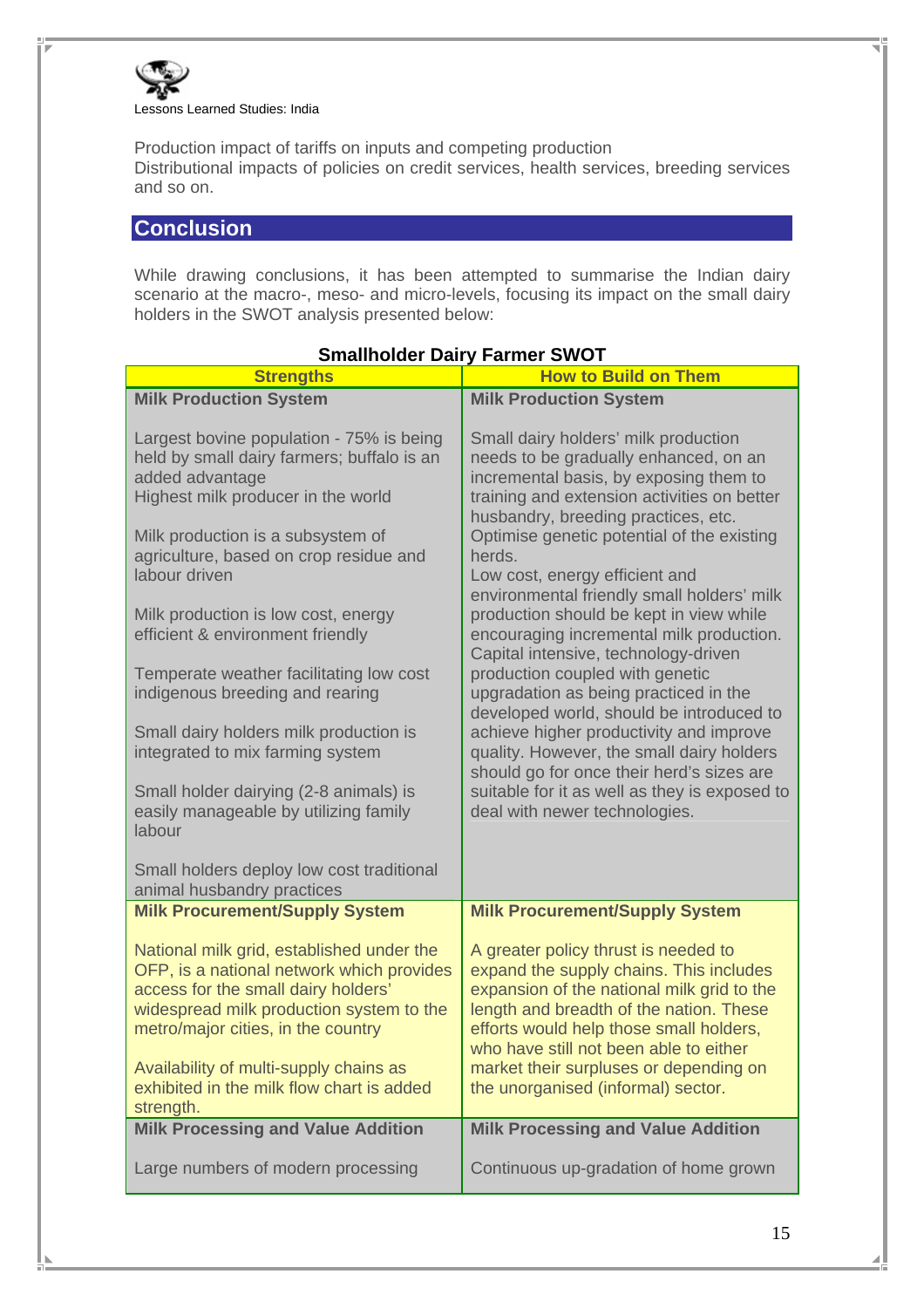

| facilities established, in India, for<br>processing, value addition.<br>Strong homegrown low-cost technology<br>base for indigenous milk product<br>development<br>Large number of dairy machineries,<br>processing, packaging and testing<br>facilities available in the country | & modern technologies in milk processing<br>and value addition is needed for Indian<br>products to become compatible with the<br>international products.<br>Favorable policies to reduce taxes, duties<br>and levies are essential to reduce capital<br>investments, which would inter alia lower<br>the processing/product cost. This would<br>also encourage more investment in the<br>dairy sector. |
|-----------------------------------------------------------------------------------------------------------------------------------------------------------------------------------------------------------------------------------------------------------------------------------|--------------------------------------------------------------------------------------------------------------------------------------------------------------------------------------------------------------------------------------------------------------------------------------------------------------------------------------------------------------------------------------------------------|
| <b>Marketing System</b>                                                                                                                                                                                                                                                           | <b>Marketing System</b>                                                                                                                                                                                                                                                                                                                                                                                |
| National market for milk & milk products,<br>at present, is growing @ 15%<br>Immense export potential with the gradual<br>reduction of subsidies in EU & OECD<br>countries                                                                                                        | The existing processing & marketing<br>infrastructure should be fully utilized.<br>Besides additional facilities to be created<br>to attain commanding share in the high<br>growth national market.<br>With the gradual reduction of subsidies<br>country's export growth would multiply.<br>These would help higher price realisation<br>inter alia better return to the small dairy<br>holders.      |
| <b>INSTITUTIONAL (ORGANISED) MILK</b><br><b>MARKETING SYSTEM</b>                                                                                                                                                                                                                  | <b>Research/Education/Manpower System</b>                                                                                                                                                                                                                                                                                                                                                              |
| Large manpower pool, both unskilled &<br>skilled are available at much cheaper<br>costs<br>India has a network of 9 dairy science<br>colleges, 31 veterinary colleges, 80<br>agricultural colleges & research<br>institutions, affiliated to 28 State                             | The benefits of research/education/<br>manpower development should also<br>percolate to the grassroots by involving<br>govt. & non-govt. institutions like<br>cooperative, NGOs, etc.<br>Increase in organic manure & renewable<br>energy usages, would provide additional<br>income to the small dairy holders.                                                                                       |
| agricultural universities                                                                                                                                                                                                                                                         |                                                                                                                                                                                                                                                                                                                                                                                                        |
| Cow dung is a by-product for organic<br>manure & input for renewable energy                                                                                                                                                                                                       |                                                                                                                                                                                                                                                                                                                                                                                                        |
| <b>Institutional Systems &amp; Policies</b>                                                                                                                                                                                                                                       | <b>Institutional Systems &amp; Policies</b>                                                                                                                                                                                                                                                                                                                                                            |
| Empowerment of backward & weaker<br>section, especially women at the grass<br>roots<br>Round the year engagement of labours,<br>rural & urban/peri urban                                                                                                                          | The 'Anand Model" of dairy development<br>is an effective institutional policy<br>framework. Similar institutional models<br>involving small holders should also be<br>created such as Cooperative Company,<br>Producers' associate<br>production/NGO/Contract farming, and                                                                                                                            |
| Landless are making a reasonable living<br>from dairying<br>Reduction in population shift from rural to                                                                                                                                                                           | Private- Cooperative participation, etc, by<br>introducing suitable policies. Besides<br>similar institutional models should also be<br>replicated in other agri-business sector so                                                                                                                                                                                                                    |
| urban                                                                                                                                                                                                                                                                             | that, with larger job generation at the<br>grassroots, rural population shift to cities                                                                                                                                                                                                                                                                                                                |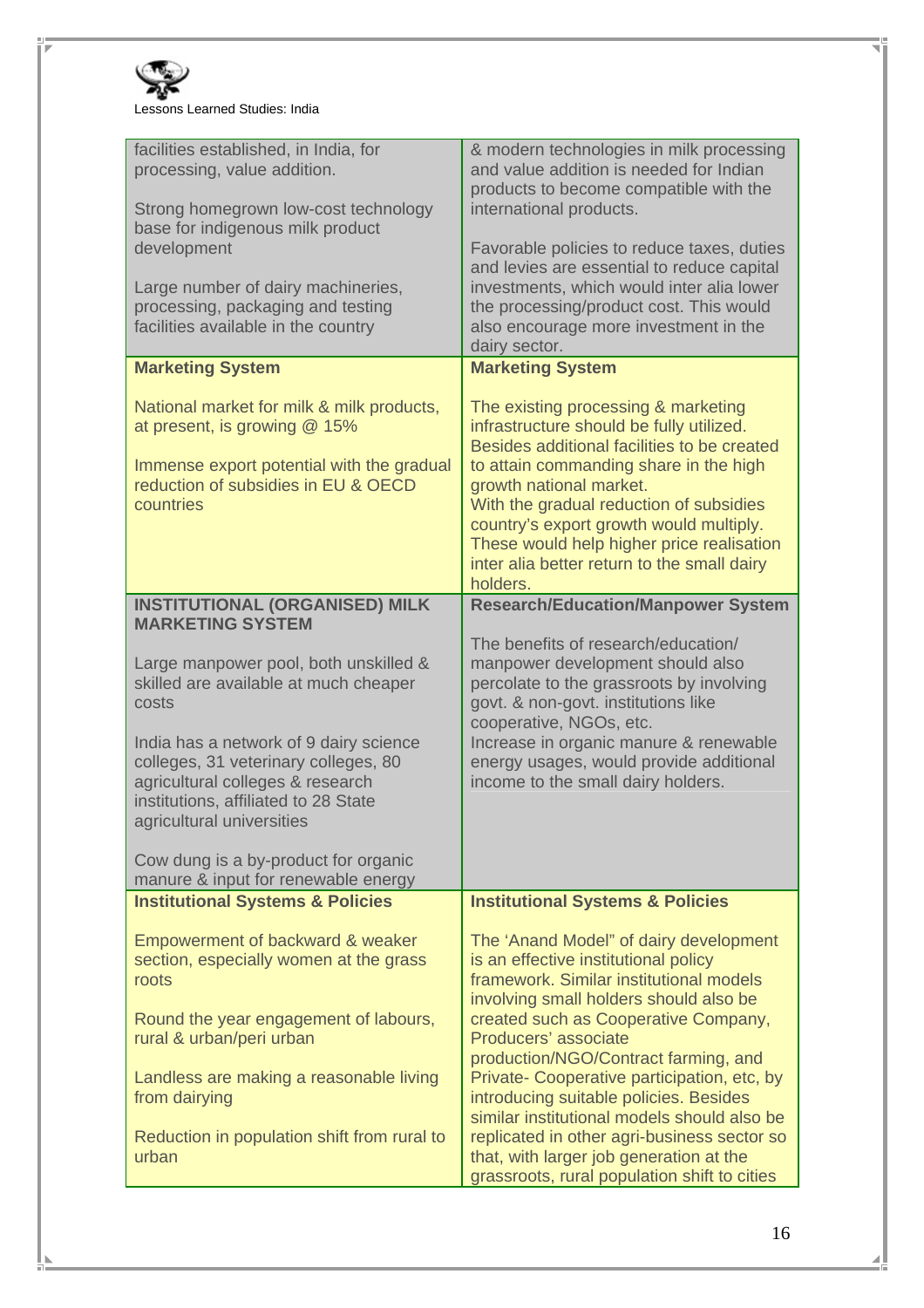

Lessons Learned Studies: India

| Improvement in hygienic, sanitary &<br>modern living habits, besides self help &<br>community development                                                                                                                                                                                                                                                                                                                                                                                                                           | could be reduced.                                                                                                                                                                                                                                                                                                                                                                                                                                                                                                                                                                                                                                                                                                                                                                                                                                                                                                  |  |
|-------------------------------------------------------------------------------------------------------------------------------------------------------------------------------------------------------------------------------------------------------------------------------------------------------------------------------------------------------------------------------------------------------------------------------------------------------------------------------------------------------------------------------------|--------------------------------------------------------------------------------------------------------------------------------------------------------------------------------------------------------------------------------------------------------------------------------------------------------------------------------------------------------------------------------------------------------------------------------------------------------------------------------------------------------------------------------------------------------------------------------------------------------------------------------------------------------------------------------------------------------------------------------------------------------------------------------------------------------------------------------------------------------------------------------------------------------------------|--|
| <b>Weaknesses</b>                                                                                                                                                                                                                                                                                                                                                                                                                                                                                                                   | <b>How to Correct Them</b>                                                                                                                                                                                                                                                                                                                                                                                                                                                                                                                                                                                                                                                                                                                                                                                                                                                                                         |  |
| <b>Milk Production System</b><br>Though largest bovine population in India,<br>but productivity per animal is one of the<br><b>lowest</b><br>Ban on cow slaughtering<br>Higher lean-flush ratio, besides seasonal<br>& regional imbalances<br>Quality of milk is the weakest link in the<br>smallholder dairying<br>Inadequate veterinary care & ineffective<br>disease control mechanism. Insufficient<br>availability of nutritionally balanced feeds<br>& fodders.<br>Buffalo milk sometimes, instead of boon<br>becomes a bane. | <b>Milk Production System</b><br>The Government, both in the centre &<br>States, who have been primarily<br>responsible for most of these activities,<br>could not produce requisite results. Some<br>of the apex institutions like NDDB, 'Anand<br>Model' Cooperatives, NGOs like BAIF,<br>etc. have made a remarkable impact to<br>improve the weaknesses, but in country<br>as a whole lot more to be done! Growth of<br>these types of institutions would help to<br>correct existing weaknesses prevailing in<br>the system.<br>Private participation is at nascent stage,<br>which is to be encouraged.<br>Buffaloes though produce richer milk, is<br>receiving adverse publicity, particularly<br>from the developed world. Buffalo milk<br>producing countries should make<br>collective efforts to counter it, since in<br>most of these countries; buffalo is the<br>support system for the small dairy |  |
| <b>Milk Procurement &amp; Supply Systems</b>                                                                                                                                                                                                                                                                                                                                                                                                                                                                                        | <b>Milk Procurement &amp; Supply Systems</b>                                                                                                                                                                                                                                                                                                                                                                                                                                                                                                                                                                                                                                                                                                                                                                                                                                                                       |  |
| Thinly spread milk production system<br>leading to high transportation cost<br>Due to high perishability coupled with<br>inadequate infrastructure facilities<br>including cold chain are leading to higher<br>sourage losses                                                                                                                                                                                                                                                                                                       | The milk production as stated earlier need<br>to be enhanced so that production density<br>per square kilometer increases.<br>Gradual exposure to scientific and<br>modern animal husbandry practices<br>besides availability of cold chain would<br>help the small holder to reduce milk<br>sourage.                                                                                                                                                                                                                                                                                                                                                                                                                                                                                                                                                                                                              |  |
| <b>Milk Processing &amp; Marketing Systems</b>                                                                                                                                                                                                                                                                                                                                                                                                                                                                                      | <b>Milk Processing &amp; Marketing Systems</b>                                                                                                                                                                                                                                                                                                                                                                                                                                                                                                                                                                                                                                                                                                                                                                                                                                                                     |  |
| Modern processing & marketing<br>technologies require high investment,<br>which is unaffordable/inaccessible to<br>small dairy holders<br>Inadequate/unaffordable modern milking<br>facilities at the grass roots, affecting<br>quality & clean milk production                                                                                                                                                                                                                                                                     | The remedial measures, in general are<br>dealt with. Besides, a greater policy thrust<br>is required for lowering the levies as well<br>as softer funding.<br>While milk production in the existing milk<br>processing areas are required to be<br>increased, new processing capacities to<br>be built where such facilities are either not<br>available or insufficient.                                                                                                                                                                                                                                                                                                                                                                                                                                                                                                                                          |  |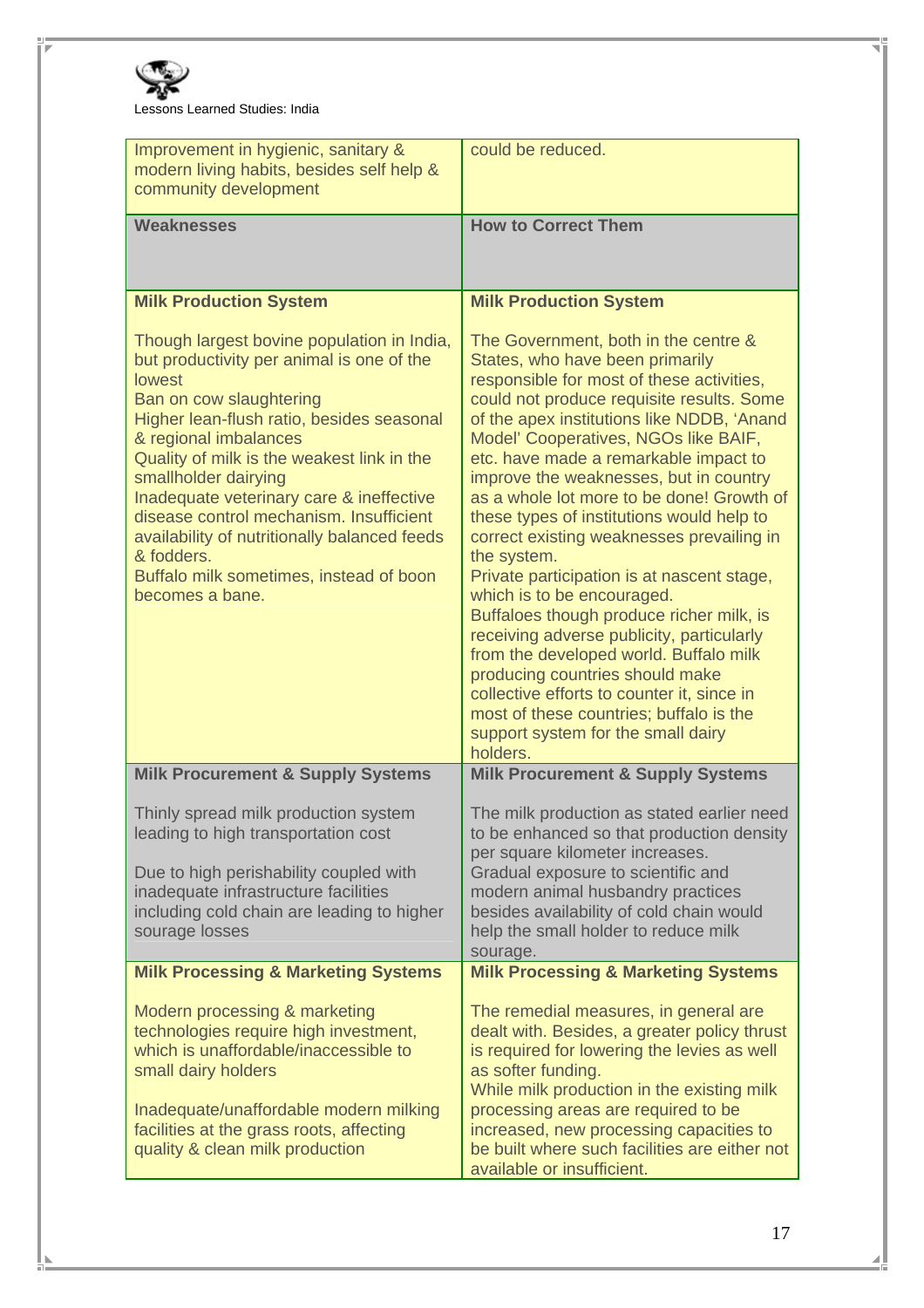

Lessons Learned Studies: India

| Though huge processing capacity built,<br>but these are not evenly distributed,<br>depriving accessibility to a large number<br>of small dairy holders                                                                                                                                                                                                                                                                                                                                                                                                                                                                                                                                                                                                                                                                                                                                                                                                                                                                                                                                                                                                                                                                                                                                                                |                                                                                                                                                                                                                                                                                                                                                                                                                                                                                                                                                                                                                                                                                                                                                                                                                             |
|-----------------------------------------------------------------------------------------------------------------------------------------------------------------------------------------------------------------------------------------------------------------------------------------------------------------------------------------------------------------------------------------------------------------------------------------------------------------------------------------------------------------------------------------------------------------------------------------------------------------------------------------------------------------------------------------------------------------------------------------------------------------------------------------------------------------------------------------------------------------------------------------------------------------------------------------------------------------------------------------------------------------------------------------------------------------------------------------------------------------------------------------------------------------------------------------------------------------------------------------------------------------------------------------------------------------------|-----------------------------------------------------------------------------------------------------------------------------------------------------------------------------------------------------------------------------------------------------------------------------------------------------------------------------------------------------------------------------------------------------------------------------------------------------------------------------------------------------------------------------------------------------------------------------------------------------------------------------------------------------------------------------------------------------------------------------------------------------------------------------------------------------------------------------|
| <b>Research/Education/Manpower System</b>                                                                                                                                                                                                                                                                                                                                                                                                                                                                                                                                                                                                                                                                                                                                                                                                                                                                                                                                                                                                                                                                                                                                                                                                                                                                             | <b>Research/Education/Manpower System</b>                                                                                                                                                                                                                                                                                                                                                                                                                                                                                                                                                                                                                                                                                                                                                                                   |
| Benefit of research<br>development/education are inaccessible<br>to the majority of small dairy holders                                                                                                                                                                                                                                                                                                                                                                                                                                                                                                                                                                                                                                                                                                                                                                                                                                                                                                                                                                                                                                                                                                                                                                                                               | Already dealt with                                                                                                                                                                                                                                                                                                                                                                                                                                                                                                                                                                                                                                                                                                                                                                                                          |
| <b>Institutional Systems &amp; Policies</b>                                                                                                                                                                                                                                                                                                                                                                                                                                                                                                                                                                                                                                                                                                                                                                                                                                                                                                                                                                                                                                                                                                                                                                                                                                                                           | <b>Institutional Systems &amp; Policies</b>                                                                                                                                                                                                                                                                                                                                                                                                                                                                                                                                                                                                                                                                                                                                                                                 |
| Benefit of extension services are not<br>available to the majority of the small<br>holders<br>Small dairy holders are prone to higher<br>financial risk, particularly who are having<br>2 animals, due to either one of them dies<br>or not in lactation<br>Unaffordable high cost funding from<br>middlemen, milk contractor or private<br>processors<br>Inadequate insurance facilities<br>Lack of institutional support, similar to<br>Anand model, to the majority of small<br>holders<br>No technical input or production subsidy<br>available to the dairy farmers as available<br>to the agriculture farmers<br>Inadequate policy initiative/ fiscal/physical<br>benefits available to the small dairy<br>holders.<br>Large numbers of 'Anand model<br>cooperative', who have taken financial<br>support from the government, are highly<br>controlled.<br>The basic concept of Anand model i.e.<br>producer owned institution, managed by<br>professional, appointed by them are<br>missing in these institution. The<br>cooperatives in India are governed by<br>archaic rules and regulations, mostly<br>originated during colonial rule. This is, to<br>a certain extent, adversely affecting the<br>growth of cooperative dairying in India,<br>particularly after the removal of protection<br>for them. | Institutional policies though formulated,<br>from time to time, by the government, but<br>due to poor implementation, the requisite<br>results are not achieved.<br>The new policies should encourage<br>correct replication of the 'Anand Model'.<br>Several methods are being deployed to<br>ensure lesser control of government in the<br>management of the 'Anand Model'<br>cooperatives. One of it is the concept of<br>producers' companies. This concept is<br>being propagated in the country as a<br>means for cooperative to function more<br>professionally, reducing much<br>involvement of the government.<br>Besides the remedial measures, as<br>refereed earlier, newer policy<br>initiatives/institutional systems should also<br>be explored to correct these major<br>weaknesses in the Indian dairying! |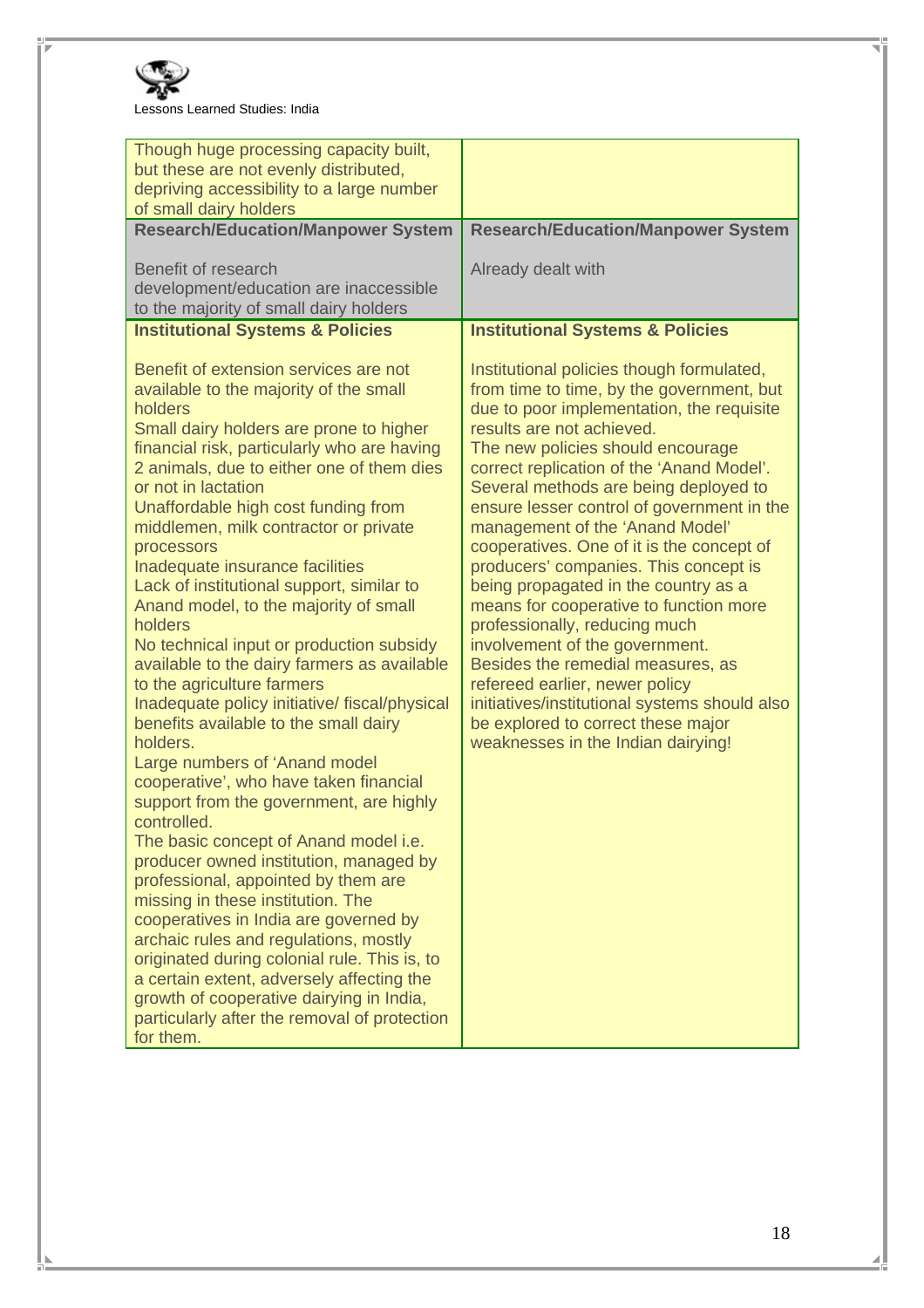

#### **Dairy Strategies Prospects**

The Indian dairy story, establishes the fact that in a country, where huge population of smallholder exist, dairying can not be transformed radically at par with the developed dairying nations, into a productive-oriented, technology driven profit making business enterprise. It has to continue as a labour-driven smallholder enterprise having low input-output cost ratio, adoption of low cost home grown technologies and keeping socio-economic benefits as the prime objective! Such an institution is extremely relevant in a scenario where unemployment is mounting, leading to economic disparities as well as social disorder!

Lessons the country has learnt from the past experiences in Indian dairying is that the 'Anand Model' of cooperative dairy development should be the answer to foster the growth of the small dairy holders both at the regional as well as national levels. However, there are problems in propagation of such a model, particularly where the government interventions are high and the basic structure of the model is being diluted.

With the opening up of the Indian dairy sector, the problems currently faced, both in the demand and supply side, along with restructuring of the existing institutional framework are being reviewed by the policy makers. The national strategy is to sustain the basic character of Indian dairying, at the same time, to deal with the competitive environment, arising out of globalization. Making a real impact on the ground, however, will require going beyond the identification of constraints, policy prescriptions/options and institutional models.

It requires integrating this analysis with the larger political economy of the country. A close examination of policy processes, including legislation, will be the first step towards identifying ways of empowering the farmers with political voice and influence. This means securing commitment at the highest political level and nurturing appropriate organizations and leaders. This would enable cooperative institutions such as 'Anand Model', 'Cooperative Company' to become an effective tool for fostering the growth of small dairy holders. Besides, building credible alliances with NGO's, dairy education institutions, as well as the private/corporate sector participation will play a crucial role in this endeavour!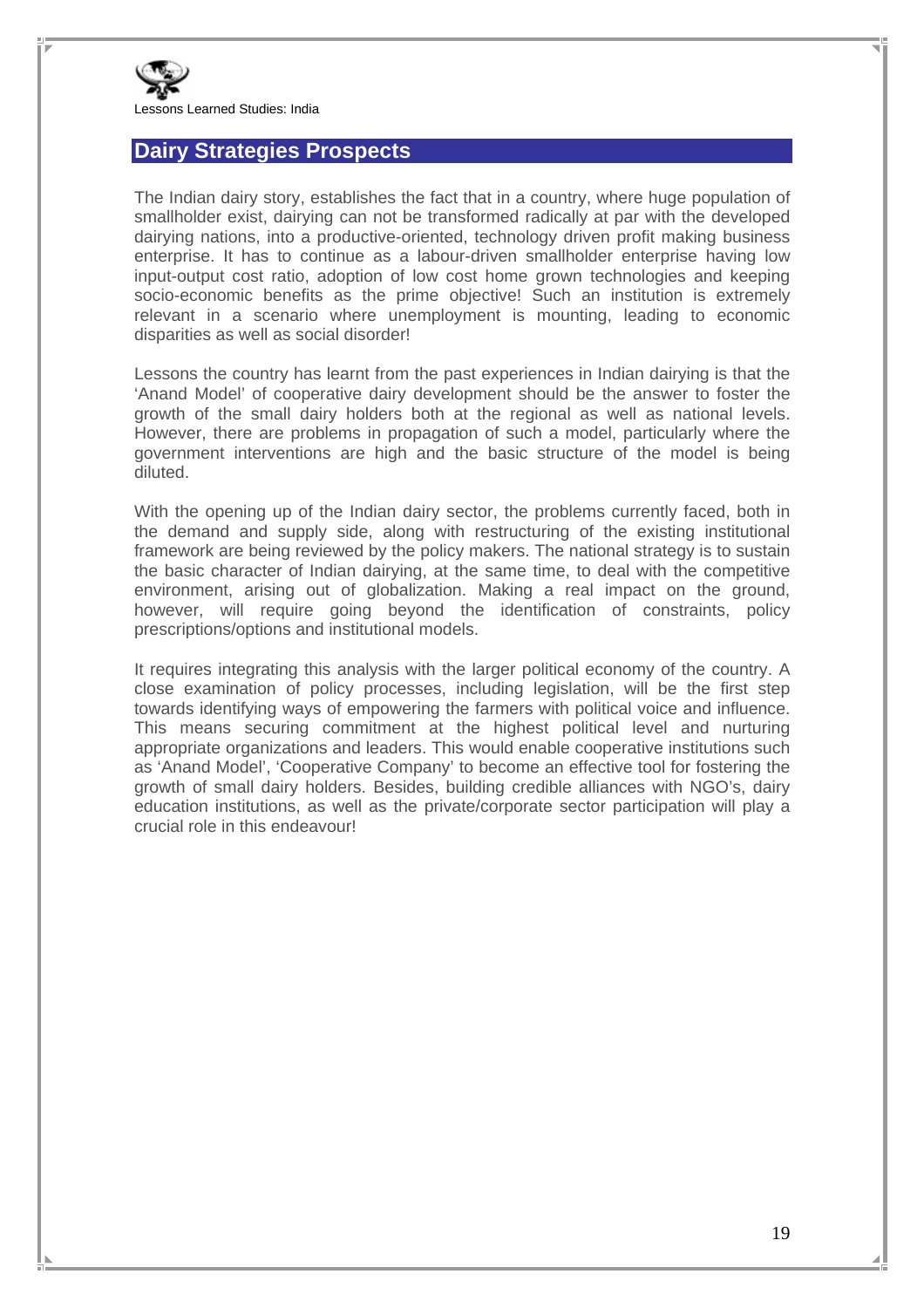**Annexure 1** 

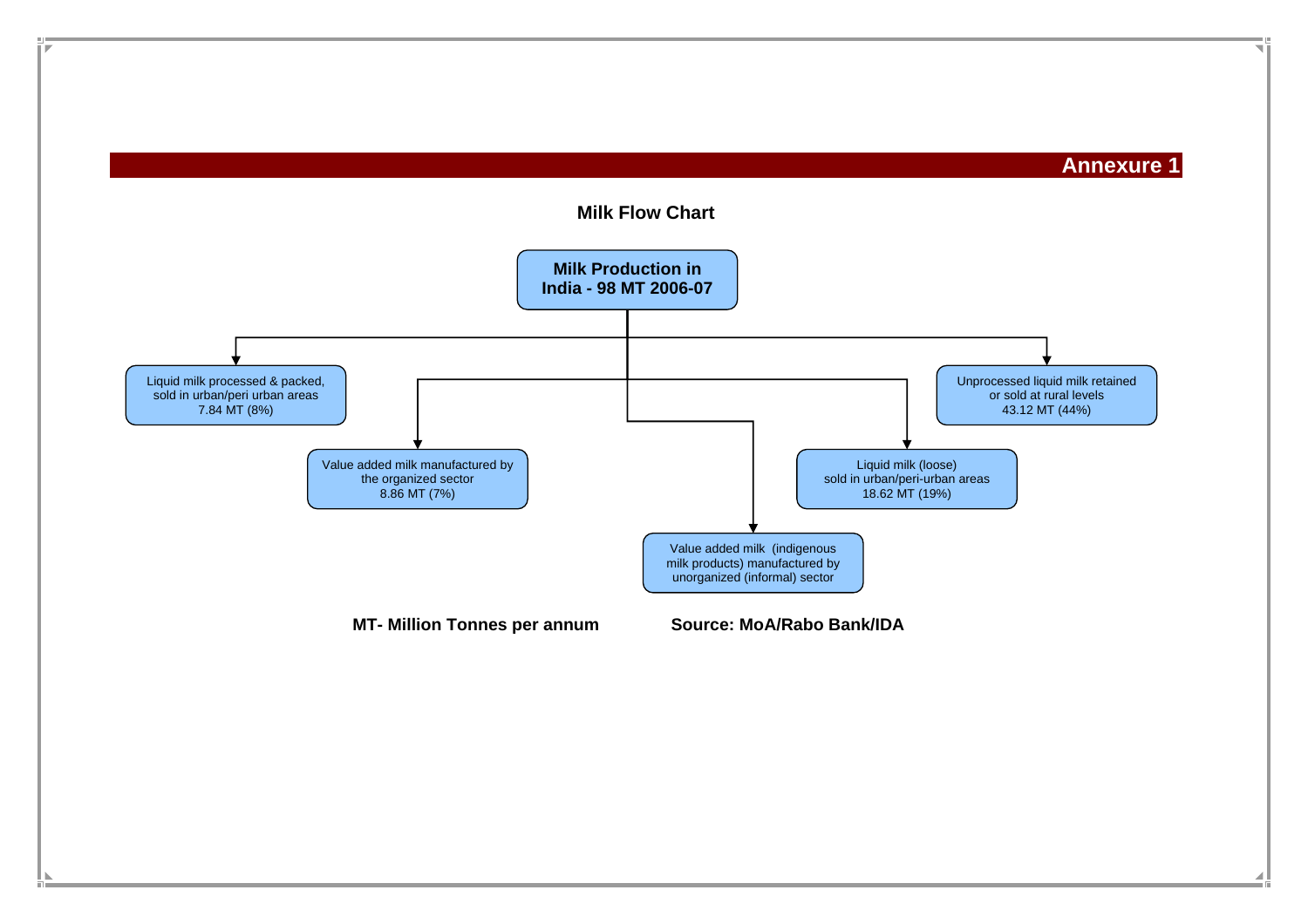**Annexure 2** 



#### **INR :** Indian National Rupee **Source:** NDDB/IDA

**Note:** Varieties of packed and loose milk, milk with different fat percentages are being sold in the market. Similary, village & uban milk producers, also use different devices to sell their milk of varied fat content However to keep price 6% fat & 9% SNF have been kept as basic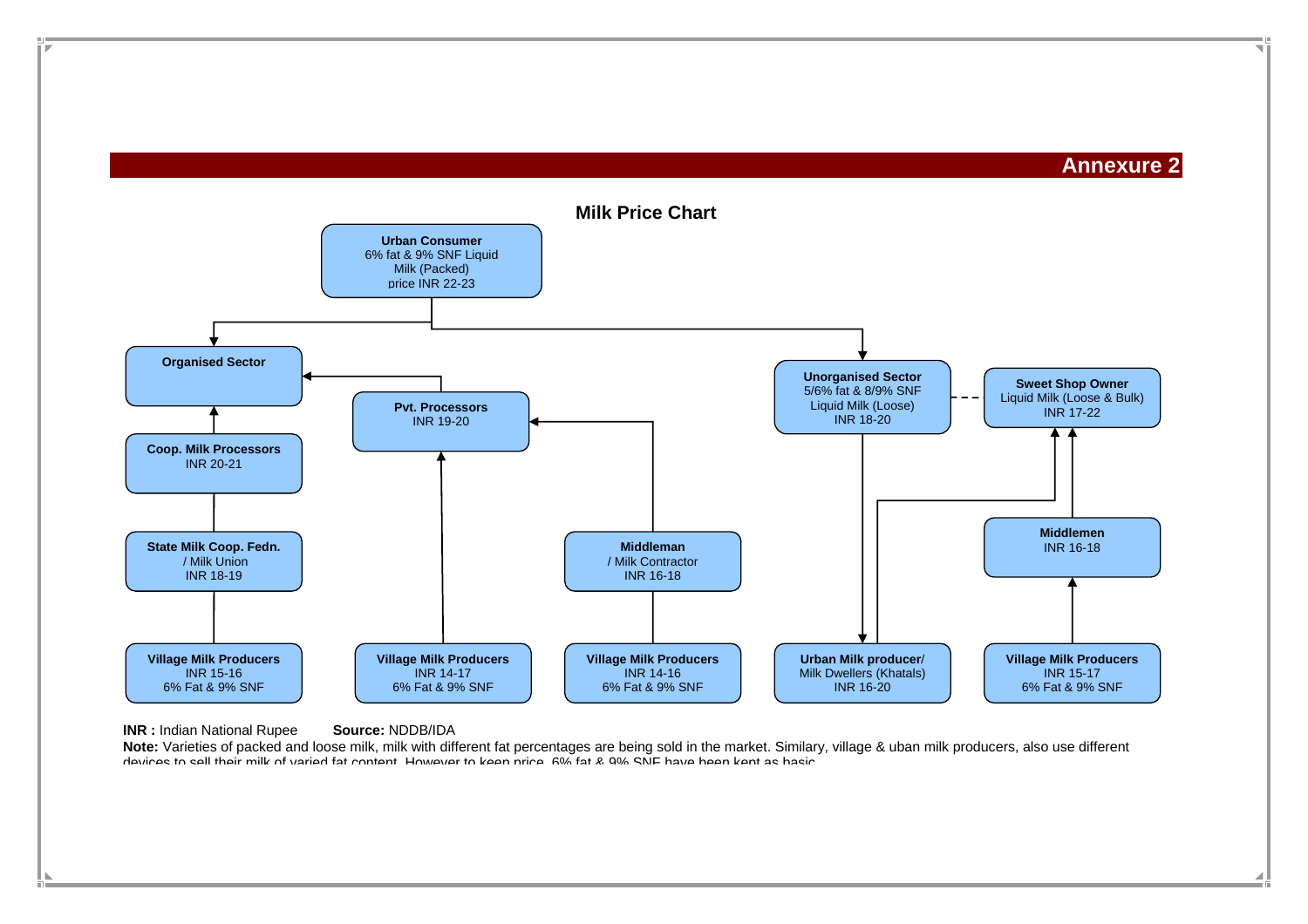**Annexure 3** 

# **Lessons Learned Studies — India**

*By*

# **Animesh Banerjee**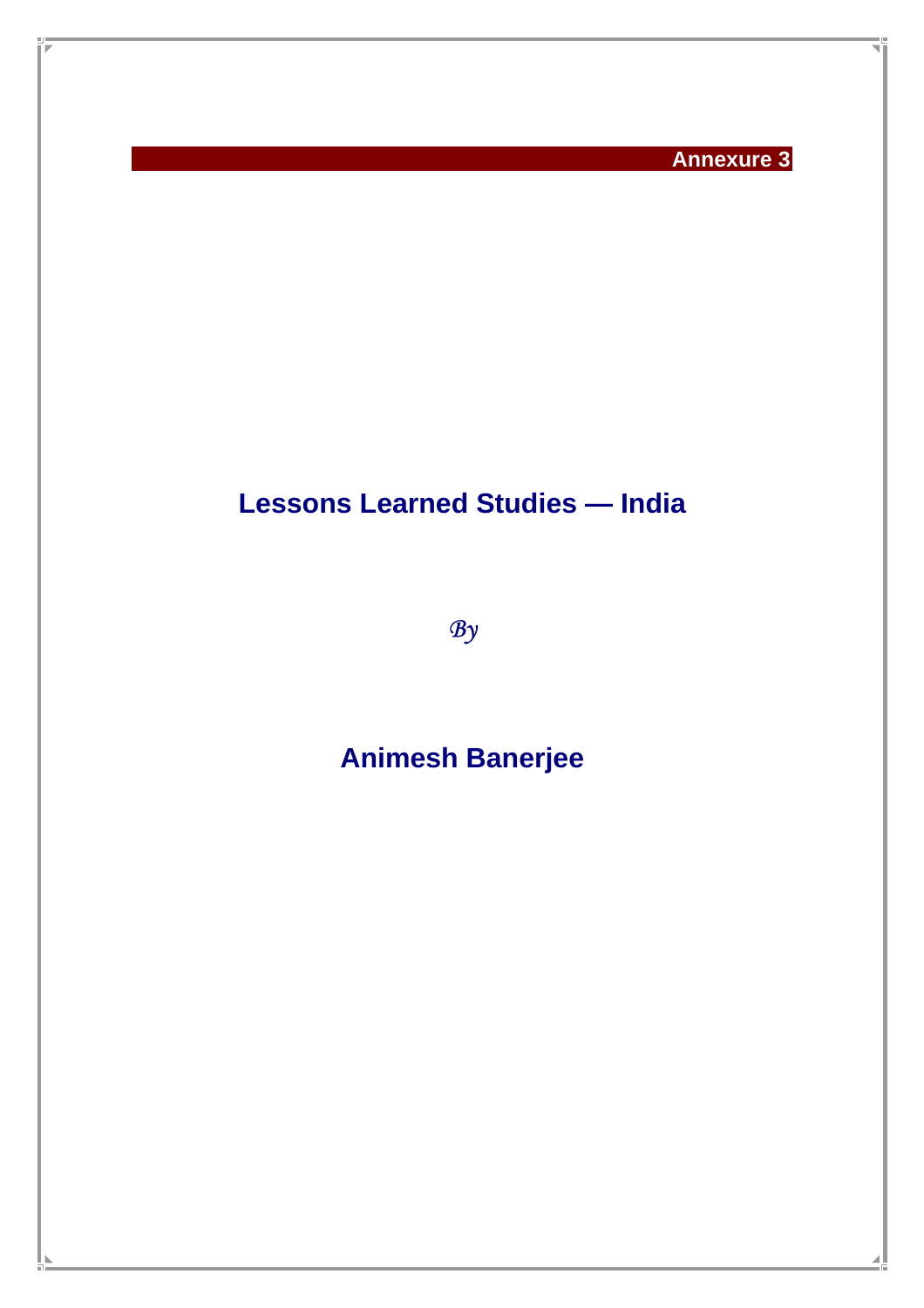

## **Background**

- $\triangleright$  Organised Indian dairying rooted in early part of 20th Century, during the British rule.
- $\triangleright$  Milk production is dominated by small & marginal landholding farmers & landless labourers. 75% of 97.7 million farm families in India possess cattle and/or buffalo.
- $\triangleright$  India is holding 19 per cent of the world livestock population. Cattle and buffalo population is around 185 and 98 millions, respectively.
- $\triangleright$  Indian dairying was in a unsatisfactory low-level equilibrium. Government tried different strategies to develop Indian dairying, but failed, other than Anand dairy cooperative system.
- $\triangleright$  Operation Flood launched by NDDB in 1970, with the support of multilateral international agencies, to replicate Anand Model, brought White Revelotion in India.
- ¾ Liberation policy, introduced in 1991, removed restrictions, leading to registration of 678 dairy plants, having total 26.37 MT annual capacity. Out of this, private/multinational has registered 10.36 MT/year plant capacity.

## **Situational Analysis**

- $\triangleright$  Situational Analysis
- $\triangleright$  India is the world's largest milk producer  $-98$  million tonne per annum.
- $\triangleright$  Low milk yield vis-a-vis low production density.
- $\triangleright$  High cost milk transportation.
- $\triangleright$  Higher lean-flush ratio, seasonal and regional variations.
- $\triangleright$  Out of the 600 districts, 350 are high or medium dairy potential districts. Remaining 250 are having low or very low potential.
- $\geq$  40-50% of milk produced is retained at producer level. Organised sector collects milk 12-15%, remaining 35-38% is handled by unorganised sector.
- $\triangleright$  Several types of milk supply chains exist, both in organised & unorganised sector.

## **Smallholder Dairy Farmers**

- $\triangleright$  Out of 1.13 billion Indian population, at present, around 70% lives in villages
- $\geq$  52 million households are small, marginal and landless milk producers. Amongst these, around 13 million are connected with cooperatives.
- $\triangleright$  Smallholder connected with cooperatives are receiving several tangible & intangible benefits.
- $\triangleright$  The balance 39 million households are facing numerous constraints.
- $\triangleright$  With the growth of private corporate/multinationals, market accessibility increased, especially for those smallholder who are not connected with cooperative system

## **Conclusion**

- $\triangleright$  Low cost, energy-efficient, environment friendly smallholder enterprise is a better option for the smallholder.
- $\triangleright$  Milk quality is a serious constraint, especially for the small dairy holder.
- $\geq$  Lack of institutional support vis-a-vis supply chains are affecting the growth of the smallholder dairying.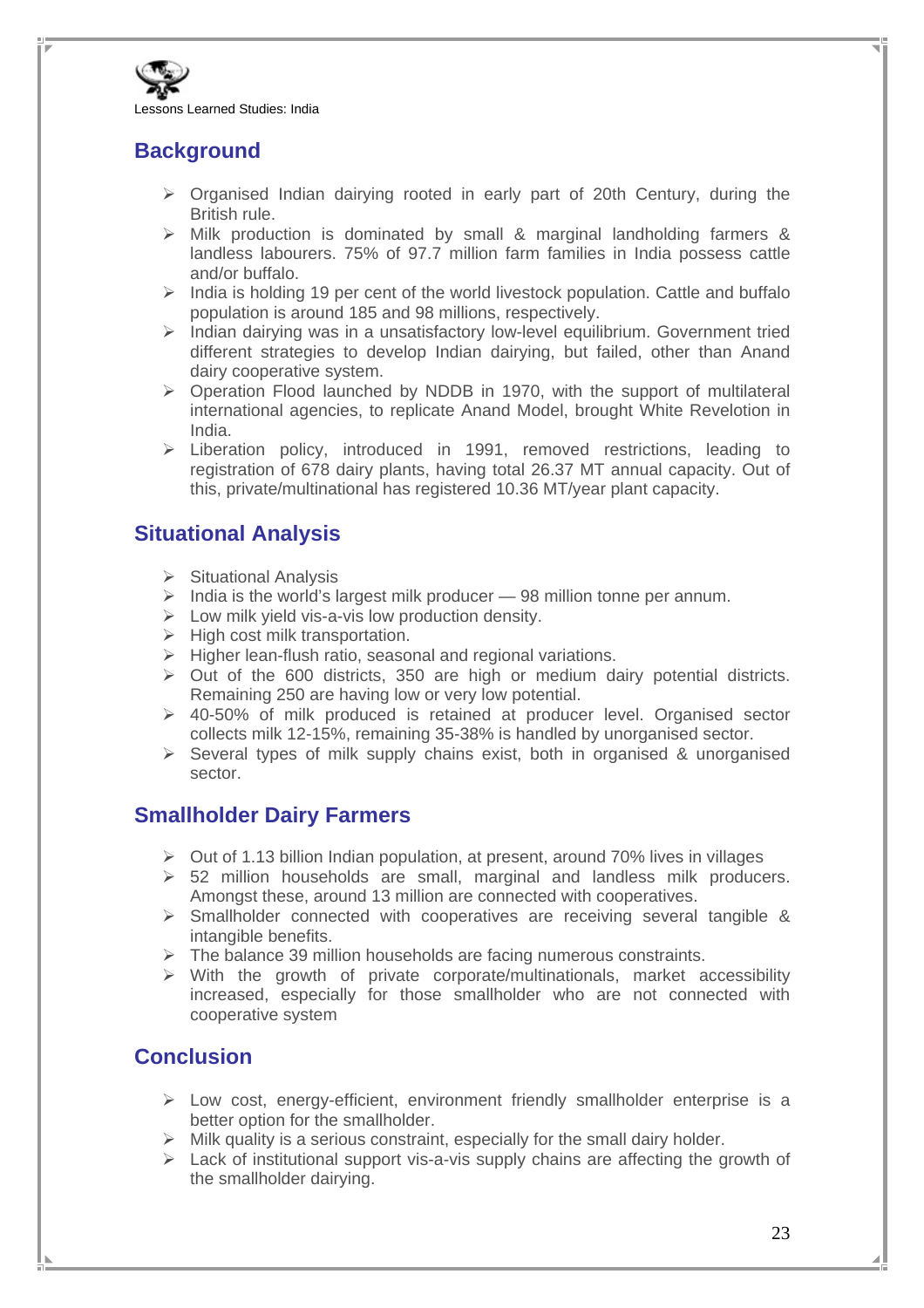

- $\triangleright$  Lack of accessibility to the benefits of research/education/manpower system by the smallholder.
- $\triangleright$  Milk production & processing should commensurate as well as easily accessible to the smallholder.
- $\triangleright$  Smallholder are prone to higher financial risk due to unaffordable high cost funding and poor price realisation

## **Strategies**

- $\triangleright$  Small dairy holder milk production to be gradually enhanced on incremental basis, optimising existing genetic potential.
- $\triangleright$  Smallholder enterprise continue as a labour-driven having low input-output cost ratio, with socio-economic benefits as the prime objective.
- $\triangleright$  Capital-intensive, technology driven production system should be introduced once the smallholder dairy system learn to deal with it. Priority to be given to the higher and medium milk producing regions of the country.
- $\triangleright$  Continuous upgradation of homegrown technologies is necessary.
- $\triangleright$  Anand Model may be replicated, with suitable modifications, as necessary, besides alternative institutional framework should also be explored.
- $\triangleright$  The national strategy should be to sustain the basic character of the Indian dairying, at the same time, to deal with the competitive environment, arising out of the globalisation!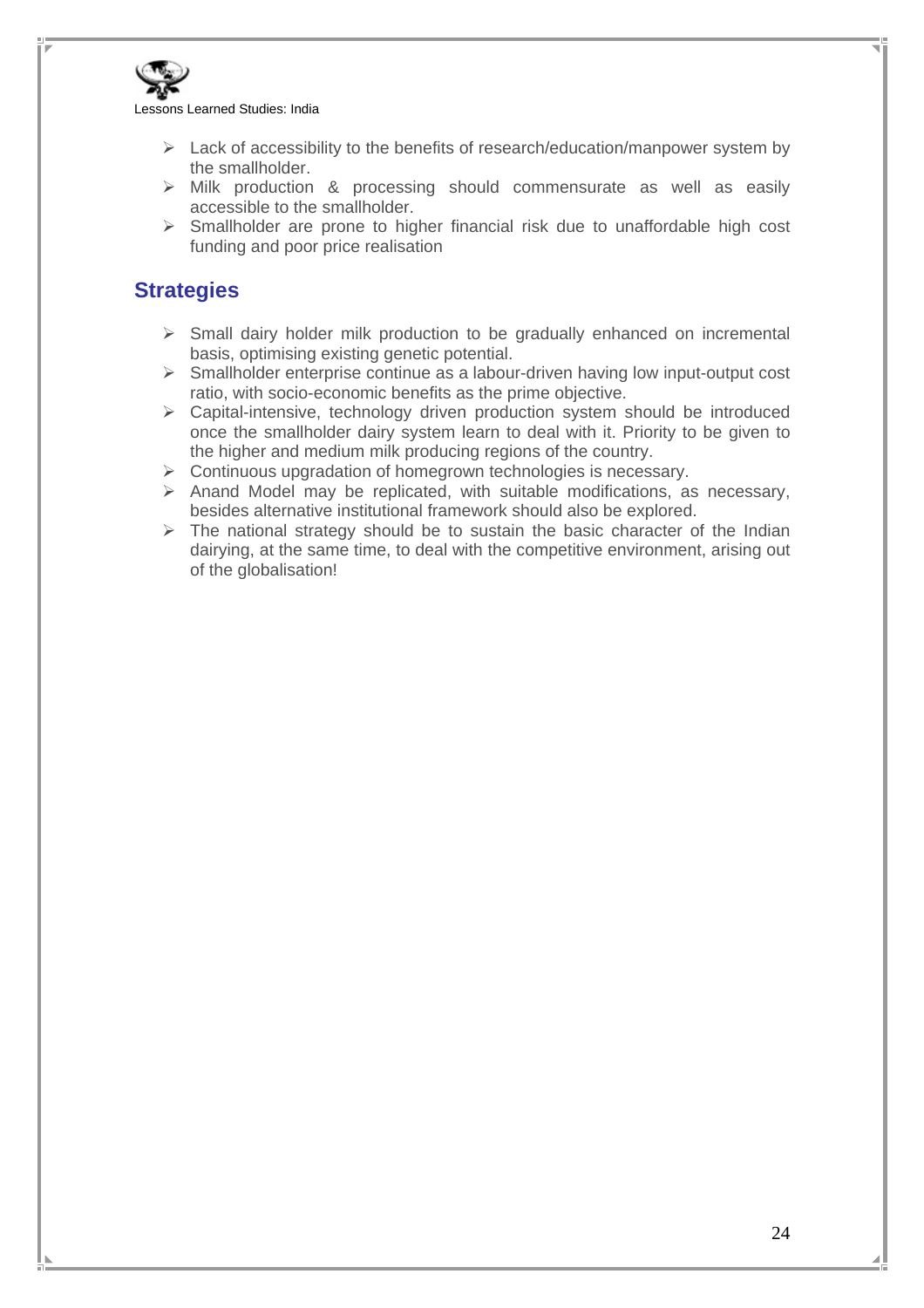## **Annexure 4**

## **List of Selective Publications about the Dairy Development in India**

|     | <b>Book's Name</b>                                                                                                    | <b>Author's Name</b>                             | <b>Publisher's Name</b>                                                                        |
|-----|-----------------------------------------------------------------------------------------------------------------------|--------------------------------------------------|------------------------------------------------------------------------------------------------|
| 1.  | An Unfinished Dream                                                                                                   | V. Kurien                                        | <b>Tata McGraw-Hill Pub.</b><br>Com Ltd.                                                       |
| 2.  | The Amul India Story                                                                                                  | <b>Ruth Heredia</b>                              | <b>Tata McGraw-Hill Pub.</b><br><b>Com Ltd.</b>                                                |
| 3.  | <b>Livestock and Livelihoods</b>                                                                                      | Vinod Ahuja                                      | <b>NDDB &amp; India and</b><br><b>Food &amp; Agriculture</b><br>Organization                   |
| 4.  | A Guide Book of HACCP<br><b>Implementation of Food Industry</b>                                                       | Vijay Sardana                                    | Somaiya Pub. Pvt. Ltd.                                                                         |
| 5.  | A Textbook of Animal Nutrition                                                                                        | D.N. Verma                                       | <b>Kalyani Publishers</b>                                                                      |
| 6.  | A Textbook of Animal Health &<br><b>Hygiene</b>                                                                       | <b>Jagdish Prasad</b>                            | <b>Kalyani Publishers</b>                                                                      |
| 7.  | Management Kurien - Style The<br>Story of the White Revolution                                                        | M V Kamath                                       | <b>Konark Publishers Pvt.</b><br>Ltd.                                                          |
| 8.  | <b>Principles and Practices of Dairy</b><br><b>Farm Management</b>                                                    | <b>Jagdish Prasad</b>                            | <b>Kalyani Publishers</b>                                                                      |
| 9.  | <b>Textbook of Dairy Chemistry</b>                                                                                    | M P Mathur, D Data Roy<br>and P Dinakar          | <b>ICAR</b>                                                                                    |
| 10. | <b>Outlines of Dairy Technology</b>                                                                                   | <b>Sukumar De</b>                                | <b>Oxford University</b><br><b>Press</b>                                                       |
| 11. | Handbook of Dairy Industry<br><b>Technology of Dairy Products</b>                                                     | J V Parikh                                       | <b>Small Business</b><br><b>Publications</b>                                                   |
| 12. | <b>Indian Dairy Products</b>                                                                                          | K S Rangappa, K T<br>Achaya                      | <b>Asia Publishing House</b>                                                                   |
| 13. | Dairy Farming & Milk Production                                                                                       | C P Anantakrishnan                               | <b>Shri Lakshmi</b><br><b>Publications</b>                                                     |
| 14. | Dairying and Farm Diverisification                                                                                    | <b>Gurbhagwant Singh</b><br>Kahlon               | <b>Punjab Institute for</b><br><b>Sustainable</b><br><b>Development</b>                        |
| 15. | Dairy Farming in Tropics                                                                                              | V Venktatasubramanian<br>and R M Fulzele         | <b>MD Publications Pvt.</b><br>Ltd.                                                            |
| 16. | <b>Fundamentals of Dairy</b><br>Microbiology                                                                          | J B Prajapati                                    | <b>Akta Prakashan</b>                                                                          |
| 17. | <b>Basics of Mozzarella Cheese</b><br>Making                                                                          | K G Upadhyay                                     | <b>Gujarat Agril.</b><br><b>University</b>                                                     |
| 18. | <b>Trade Liberalization and Indian</b><br>Dairy Industry                                                              | <b>Vijay Paul Sharma Pritee</b><br><b>Sharma</b> | <b>Oxford &amp; IBH</b><br><b>Publishing Co. Pvt.</b><br>Ltd.                                  |
| 19. | A Practical Guide for<br>Implementation of Integrated ISO<br>9001 HACCP System for Food<br><b>Processing Industry</b> | Sohrab                                           | <b>Allied Publishers Ltd.</b>                                                                  |
| 20. | <b>Dairy Farming</b>                                                                                                  | V M Rao                                          | <b>Reliance Publishing</b><br><b>House</b>                                                     |
| 21. | <b>Indian Dairy Industry</b>                                                                                          | <b>G C Chakraborty</b>                           | <b>G C Chakraborty behalf</b><br>of Dr. Chawla Dairy<br><b>Information Centre Pvt.</b><br>Ltd. |
| 22. | <b>Indian Dairyman</b>                                                                                                |                                                  | <b>Indian Dairy</b>                                                                            |